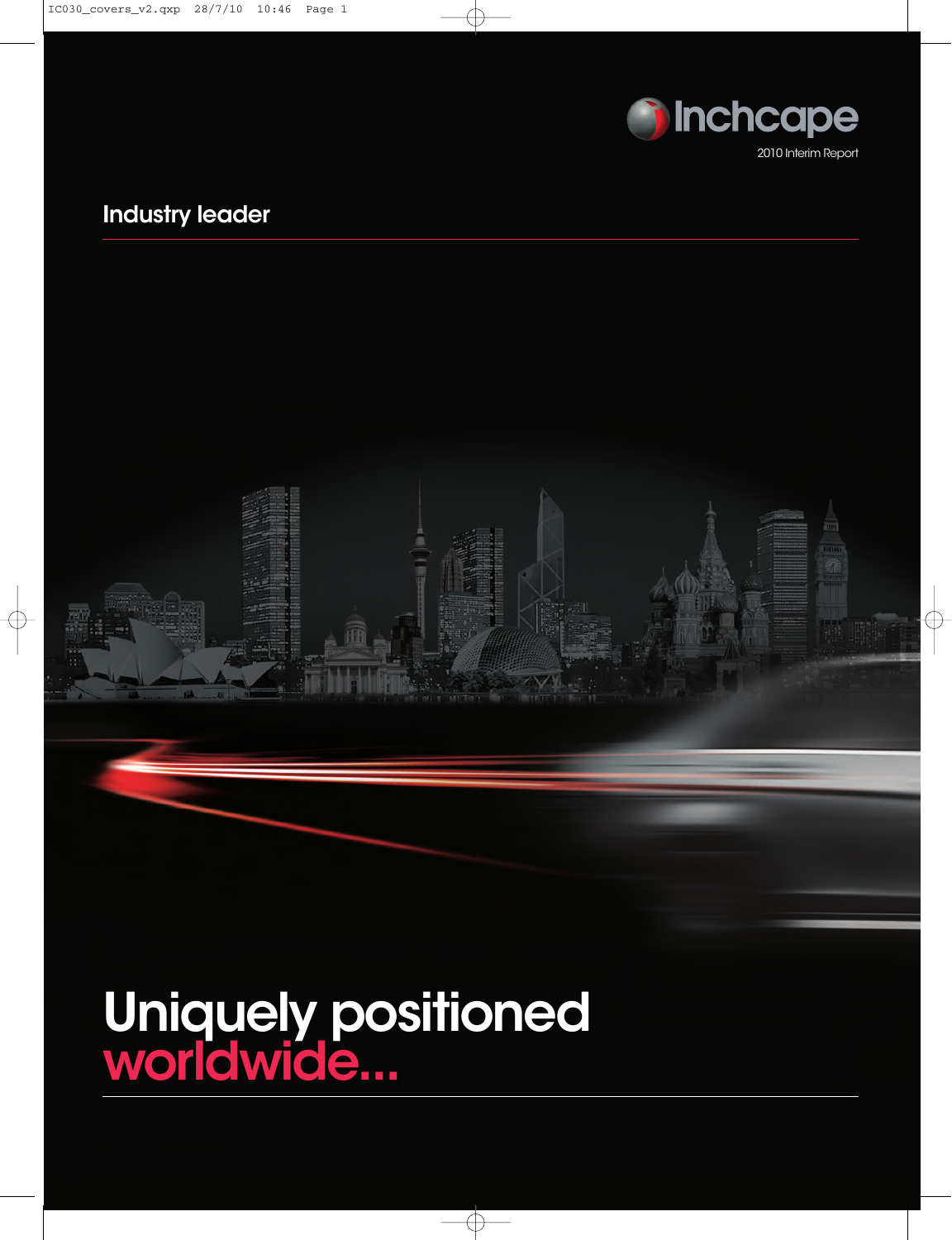### Inchcape plc 2010 Interim Report

#### 29th July 2010 **Highlights**

### Robust recovery of the Group's earnings with 76%\* PBT growth

Inchcape plc, a leading international automotive distributor and retailer, announces its half year results for the period ended 30 June 2010.

#### Operational & strategic highlights:

- Solid revenue growth due to strength of international portfolio and diversified revenue streams
- Trading profit growth of 45.2% driven by progress in most regions
- 62% of trading profit from Asia Pacific and the Emerging Markets
- Strong operational leverage delivers a trading margin of 4.3%,100bps ahead of last year
- Good cash conversion: £84.9m of net cash at period end

#### Financial highlights:

- Reported sales £3.1bn (2009: £2.8bn), up 11.1% in actual currency and up 7.9% in constant currency
- Pre exceptional PBT £115.2m (2009: £65.4m), up 76.1% in actual currency and up 67.7% in constant currency
- Reported PBT £115.2m (2009: £47.0m)
- Adjusted EPS\* 17.2p (2009: 12.7p), up 35.4%
- Reported EPS 17.2p (2009: 7.3p), up 135.6%
- Operating cash flow £104.5m (2009: £272.0m)
- \* before exceptional items

#### André Lacroix, CEO of Inchcape plc, commented:

"We have delivered a robust recovery with PBT\* up 76% in the first half of the year, which is a testament to the strength of Inchcape's broad geographic portfolio and diversified revenue streams. We benefited from the positive impact of operational leverage with strong vehicle revenues driven by industry growth and market share gains in many of our markets and good momentum in our Aftersales business which represents half of the Group's gross profit.

"Inchcape's competitive position continues to improve through our strategic commitment to superior customer service enabled by our operational focus on our Top Five Priorities of growing market share, growing Aftersales, reducing costs, managing working capital and selective capital expenditure investment.

"The Group has started to benefit from the industry recovery in several of its markets. We expect the continuation of an uneven global recovery and so remain cautious for the second half of 2010. Austerity measures implemented by a number of European governments including the UK may affect consumer confidence and slow down the global recovery that is being driven by strong growth in Asia Pacific and the Emerging Markets. Nonetheless, we currently expect the Group will deliver another strong performance in 2010.

"Given our trading performance and the strong financial position of the Group, the Board intends to recommend a final dividend for the current financial year.

"We are uniquely positioned worldwide as a leading international automotive distributor and retailer, operating in strong economies around the world with 62% of our trading profit coming from Asia Pacific and the Emerging Markets."

Group Communications, Inchcape plc<br>
+44 (0) 20 7546 0022<br>
+44 (0) 20 7546 8209 +44 (0) 20 7546 8209

Financial Dynamics (Jonathon Brill/Billy Clegg) +44 (0) 20 7831 3113

#### Notes to editors

About Inchcape:

Inchcape is a leading, independent international automotive distributor and retailer operating in 26 markets. Inchcape has diversified multi-channel revenue streams including sale of new and used vehicles, parts, service, finance and insurance.

Inchcape's vision is to be the world's most customer-centric automotive retail group and represents some of the world's leading automotive brands, including Toyota, Lexus, Subaru, BMW, Mazda, Mercedes-Benz, Volkswagen, Audi, Honda, Land Rover and Jaguar.

Inchcape, which has been listed on the London Stock Exchange since 1958, is headquartered in London and employs around 14,300 people.

www.inchcape.com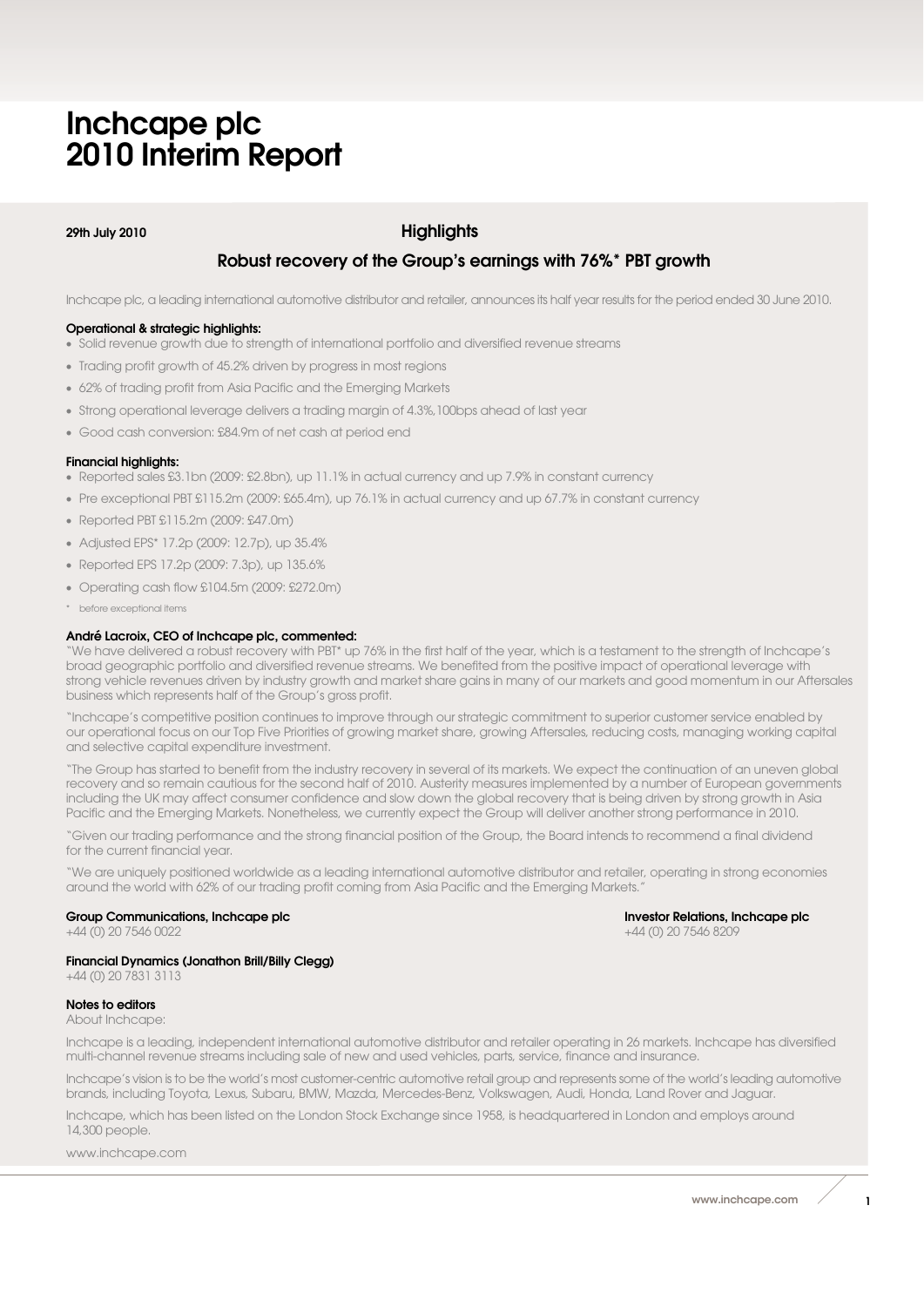### Group CEO Statement

I am pleased to announce another set of strong results for the Group for the first half of the year, reflecting our commitment to our Customer 1st strategy and our operational focus on executing our Top Five Priorities of growing market share, growing Aftersales, reducing costs, managing working capital and selective capital expenditure investment.

Overall the Group delivered solid revenue growth with sales of £3.1bn in the first half year, an increase of 11.1%. The Group generated an operating profit before exceptional items in the first half year of £123.7m, an increase of 41.5% from the first half of 2009. Our unique business model and continuing cost discipline have driven strong operational leverage, with a return on sales before exceptional items up 90bps to 4.0%. Profit before tax and exceptional items of £115.2m was up 76.1% on the year.

Adjusted earnings per share (EPS) which excludes exceptional items were 17.2p (June 2009: 12.7p) and basic EPS, which includes exceptional items, were 17.2p (June 2009: 7.3p). These have been adjusted for the share consolidation carried out on 17 May 2010.

Given the encouraging results and strong financial position of the Group, the Board intends to recommend the payment of a final dividend for the current financial year. Notwithstanding the encouraging results for the first half of 2010, the Board remain cautious regarding the outlook and will determine the appropriate dividend policy and the level of payment in light of the full year trading outcome and prospects for 2011. The proposed 2010 final dividend, subject to shareholder approval, will be included in the preliminary results announcement in early March 2011.

Whilst we are experiencing an uneven global recovery, Inchcape has started to benefit from an upturn in a number of its markets. The strength of our international portfolio together with our diversified revenue streams has led to solid revenue growth in the first half of 2010. We have continued to gain market share in many of our markets and have benefited from good momentum in our Aftersales business. Margins on Used cars have remained resilient and above expectations.

Most of our regions have contributed to a solid operational leverage performance. Our scale position in local markets means that we are uniquely positioned to benefit from strong operational gearing opportunities during a recovery period.

In the first half of 2010, trading profit in our Distribution segment increased by 36.7% in constant currency terms and was up by 42.1% at actual rates of exchange to £91.2m. Like for like sales grew 6.5% in constant currency. We gained market share in Hong Kong, saw significant growth in volumes in Australia and defended our New car margin in a declining market in Singapore. Trading conditions in Eastern Europe remain challenging. In our Toyota businesses, following the product recall programmes, we are successfully rebuilding trust with buyers through a brand communication programme and we are preparing to fully benefit from the launch of the new Auris Hybrid.

Our Retail segment delivered trading profit of £40.6m, up 43.1% in constant currency and 52.6% at actual rates of exchange. On a like for like, constant currency basis, sales were up 11.6%. The better than expected trading conditions in the UK and Australia, together with the strength of our large retail facilities and resilient Aftersales business have helped to compensate for the challenging trading conditions in Russia, the Baltics and Balkans.

We have delivered a good cash flow performance and have ended the first half with a net cash position of £84.9m (2009: net debt £28.1m).

Note: Trading profit is defined as operating profit before exceptional items and unallocated central costs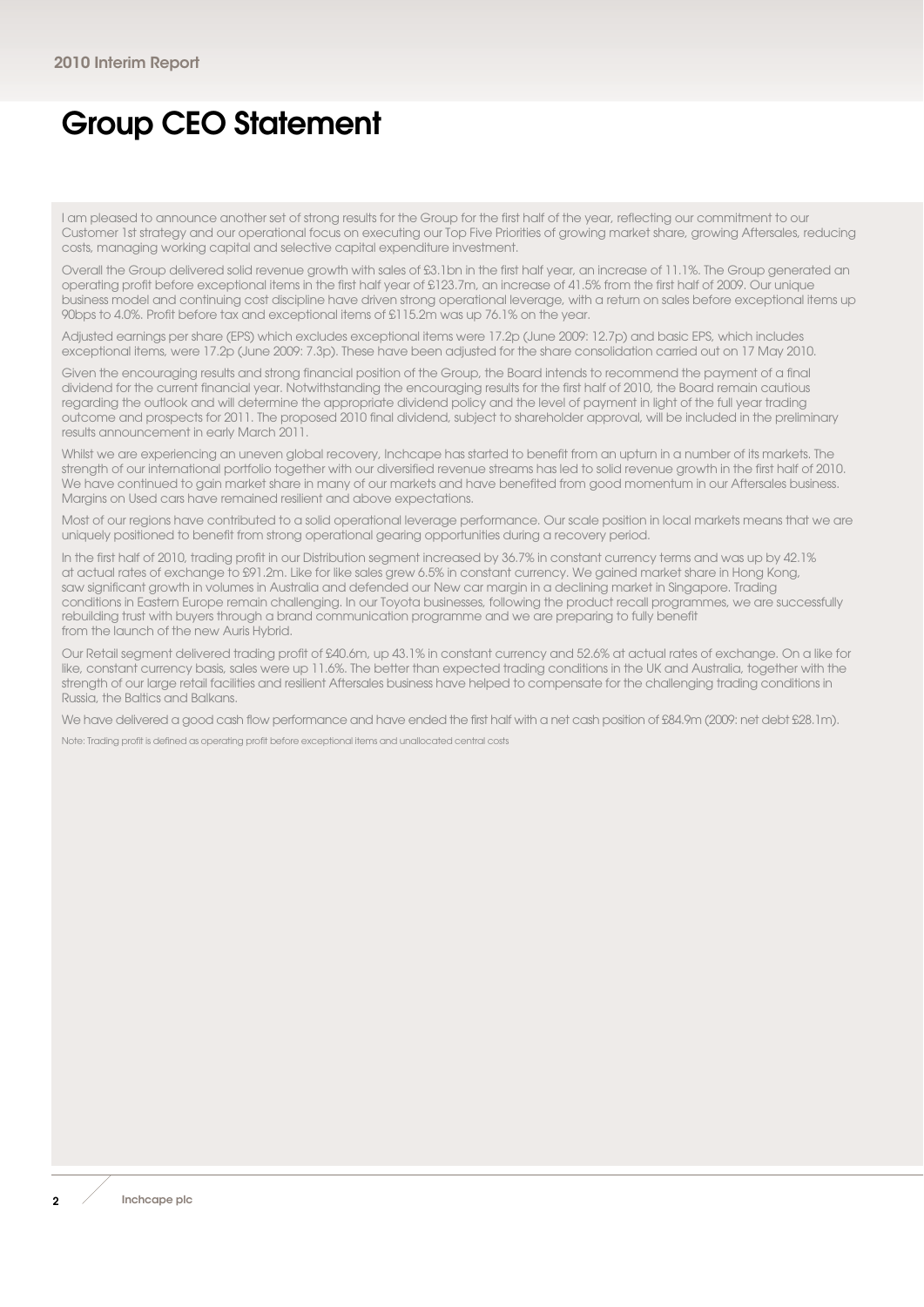### Business update

Our performance in the first half of 2010 has again demonstrated the qualities of our resilient business model, our unwavering Customer 1st strategy supported by our unique Inchcape Advantage programme and the strengths of our decentralised organisation.

Operationally, we continue to drive a strong focus on cost and cash flow initiatives alongside a relentless approach to deliver outstanding customer service and growing market share in both Vehicle sales and Aftersales. The fundamentals of the Group remain solid and our strategic direction is clear. Our focus on our Top Five Priorities will remain firmly in place to further improve Inchcape's competitive position.

#### Top Five Priorities

#### Growing market share

During the first half year we have increased our share in many of our markets.

In our Distribution businesses, we continue to drive customer traffic into our showrooms with high impact campaigns, focused behind core models with strong product and value-for-money propositions. Our teams are harnessing the growth in online opportunities to deliver targeted marketing programmes aimed at maximising customer interest in innovative new models, facelifts and limited editions.

In our Retail operations, our focus is on outperforming the industry through effective conversion of customer traffic with our bespoke Inchcape Advantage processes that give us a strong customer service differentiation in our local markets. Our daily data gathering of customer traffic, leads, test drives and capture rate gives us a unique opportunity to drive disciplined performance management and our own customer feedback programmes provide us with insight to drive our tactical marketing offers.

#### Growing Aftersales

Our resilient Aftersales business contributed approximately half of the Group's gross profit during the period.

In Distribution, our teams are focused on outperforming the Aftersales market through customer contact programmes to attract and retain existing customers – both through the warranty period and post-warranty. We continue to invest in Service Advisor training and Parts and Accessories promotions to drive additional margin opportunities with all-inclusive packages and innovations like 'Express Service'.

In our Retail operations, the rigorous sales processes from our Inchcape Advantage programme are driving performance through the daily capture of customer data, bookings, hours sold and workshop productivity. Moreover, initiatives like Vehicle Health Check, Oil and Tyre programmes are increasing the Aftersales transaction values. Our customer service measurement system collects feedback which we use to continuously drive improvement in our operations and measure the effectiveness of our tactical offers.

#### Reducing costs

The cost restructuring initiatives, started in the fourth quarter of 2008 continue to have a positive impact on margin. In 2009 our restructuring achieved a like for like constant currency cost savings of £70m and we have kept a strong discipline in place to drive productivity further as we were able to deliver 7.9% of revenue growth at constant currency with a cost base that remains flat year on year at constant currency. As a result, trading margin was 4.3%, up 100bps on last year.

#### Managing working capital

We have continued to manage working capital tightly across the Group and as markets start to recover our focus on inventory remains high on our agenda.

#### Selective capital expenditure investment

Thanks to a strengthening of our financial position, we have been able to maintain our investment programme in strategic sites to take advantage of representation opportunities in the Emerging Markets. Moving forward, we remain committed to growth in these markets.

#### Toyota recall

There are 1.1 million Toyota vehicles in the Inchcape car parc world-wide and we have had 122,000 vehicles affected by the Toyota recall programme, predominantly in Europe. To date we have repaired 80% of the vehicles covered by the recall at no cost for Inchcape.

We have treated the programme as an opportunity to refresh our database and exhibit outstanding customer service. Moving forward, we will continue to monitor the effects of the recall but our operational focus will be on the launch of the Auris Hybrid, which has been voted the greenest car of the year in the UK, while strengthening the image of the brand with new buyers.

#### People

I would like to express my sincere thanks to our colleagues across the Group for their responsiveness and resilience to the unprecedented conditions we have been facing during the downturn. I would especially like to recognise their ongoing commitment and dedication to creating the ultimate customer experience for our brand partners which enables us to take full advantage of the recovery that is starting in several of our markets.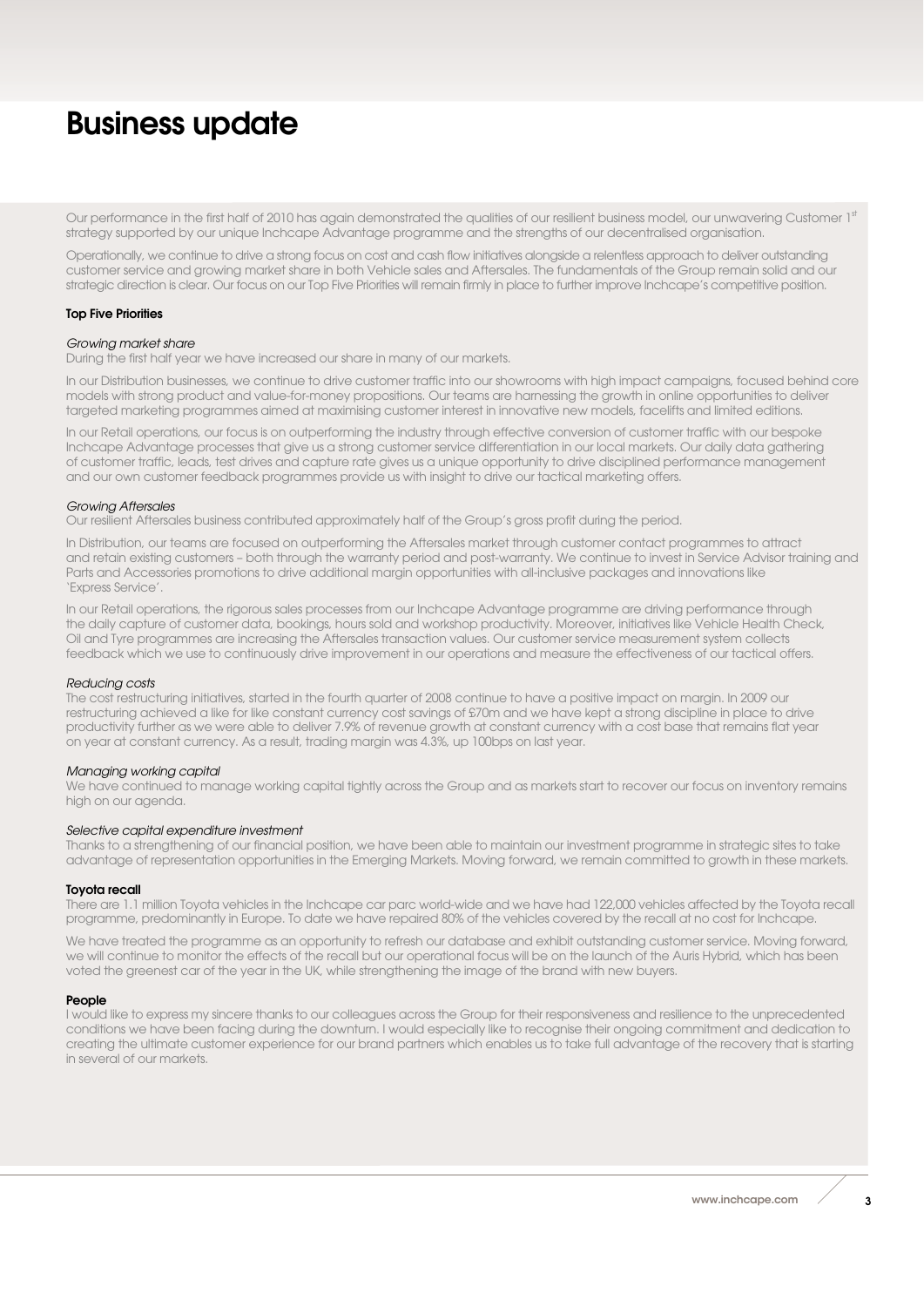#### Business update continued

#### Dividend

Given the encouraging results and strong financial position of the Group, the Board intends to recommend the payment of a final dividend for the current financial year. Notwithstanding the encouraging results for the first half of 2010, the Board remain cautious regarding the outlook and will determine the appropriate dividend policy and the level of payment in light of the full year trading outcome and prospects for 2011. The proposed 2010 final dividend, subject to shareholder approval, will be included in the preliminary results announcement in early March 2011.

#### **Outlook**

Whilst the operational focus on our Top Five Priorities has enabled us to deliver robust results in the first half year, we remain cautious for the second half of 2010. We expect the continuation of an uneven global recovery as the austerity measures from a number of European governments including the UK could weaken consumer confidence, slowing down the recovery that is being driven by strong growth in Asia Pacific and the Emerging Markets.

We currently expect continued growth in Hong Kong, Australia, New Zealand, South America, Finland, Africa and the smaller Asian markets; the start of an industry recovery in Russia and in the Baltics; flat demand in Belgium but an industry decline in Greece, Singapore, the UK and the Balkans.

We remain confident that through our focus on the execution of our Top Five Priorities, the Group will deliver another strong performance in 2010 as a whole, based on the intrinsic strengths of our business and decisive cost reduction actions we have taken in 2009, together with robust margins and resilient demand for Used cars plus continuing good momentum in Aftersales.

Inchcape has a strong track record of performance delivery and has strengthened its competitive position and financial firepower during the unprecedented downturn in 2009. We have started to benefit this year from the industry recovery in several of our markets as the Group delivered a strong operational leverage on the back of good revenue growth.

Given the likely uneven profile of the global economic recovery, Inchcape's geographic footprint in many of the fastest growing economies – with 62% of the Group's trading profit generated in Asia Pacific and the Emerging Markets – will be a significant strategic differentiator for the Group. That is why we believe that Inchcape is uniquely positioned worldwide and that we will continue to benefit from exciting growth opportunities.

#### André Lacroix

Group Chief Executive 28 July 2010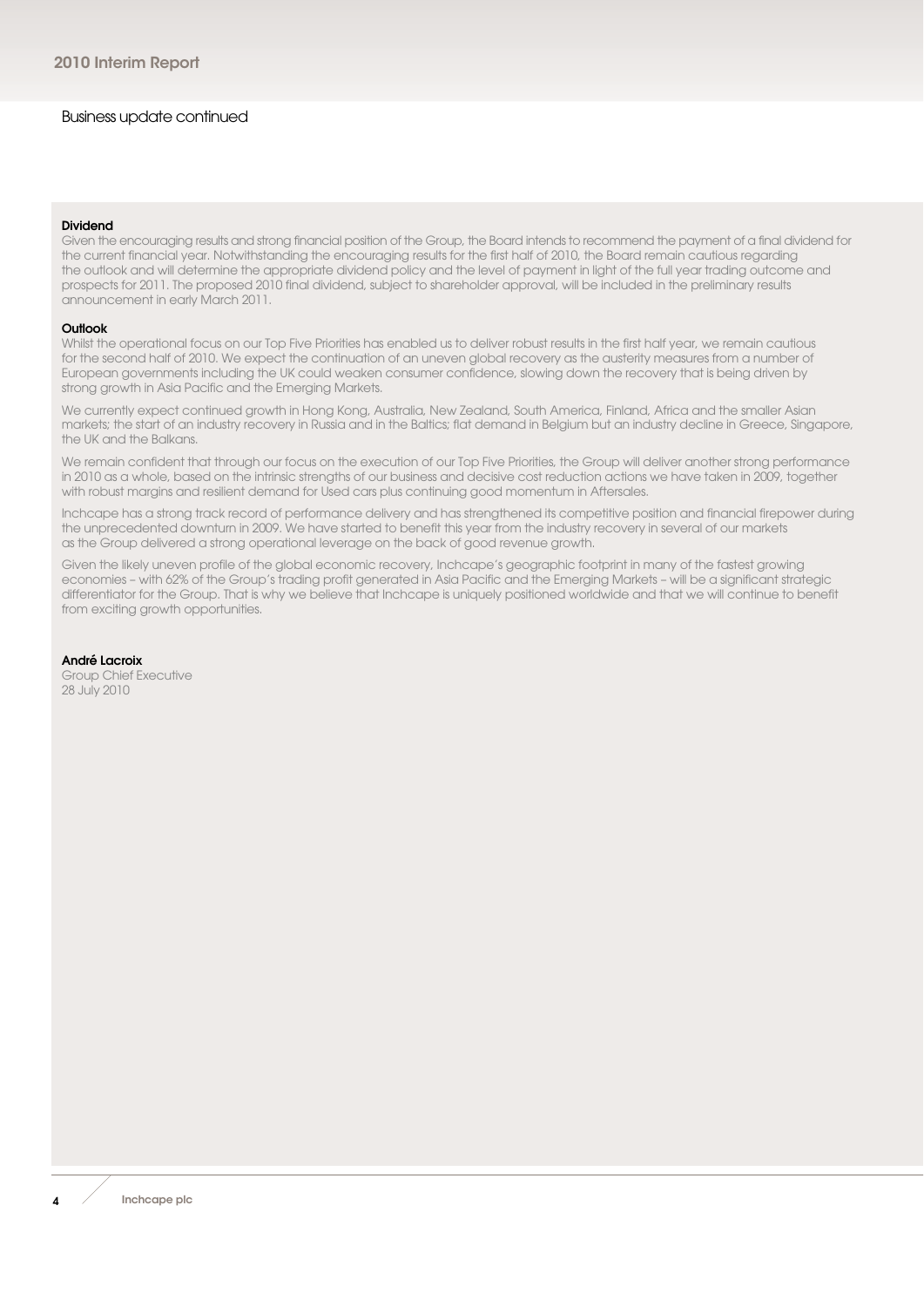### Operational review

#### Group Overview

#### Group key performance indicators\*

|                                                   | Six months to<br>30.06.10 | Six months to<br>30.06.09 |
|---------------------------------------------------|---------------------------|---------------------------|
|                                                   | $\mathsf{Sm}$             | -Sm                       |
| Sales                                             | 3.095.2                   | 2,785.7                   |
| Like for like sales growth/(decline) (%)          | 12.6                      | (15.4)                    |
| Trading profit                                    | 131.8                     | 90.8                      |
| Like for like trading profit growth/(decline) (%) | 36.7                      | (41.4)                    |
| Trading margins (%)                               | 4.3                       | 3.3                       |
| Cash generated from operating activities          | 104.5                     | 272.0                     |

#### Business analysis\*

| . .                   | Six months to<br>30.06.10<br>$\mathsf{Sm}$ | Six months to<br>30.06.09<br>Sm | % change | % change in<br>constant<br>currency |
|-----------------------|--------------------------------------------|---------------------------------|----------|-------------------------------------|
| <b>Sales</b>          |                                            |                                 |          |                                     |
| – Distribution        | 1,355.7                                    | 1,248.4                         | 8.6%     | 5.4%                                |
| - Retail              | 1,739.5                                    | 1,537.3                         | 13.2%    | 10.0%                               |
| <b>Trading profit</b> |                                            |                                 |          |                                     |
| - Distribution        | 91.2                                       | 64.2                            | 42.1%    | 36.7%                               |
| - Retail              | 40.6                                       | 26.6                            | 52.6%    | 43.1%                               |

#### Regional analysis\*

|                                    | 2010<br>Operating profit<br>$\mathsf{Sm}$ | 2010<br><b>Exceptional items</b><br>$\mathsf{Sm}$ | 2010<br><b>Trading profit</b><br>$\mathsf{Sm}$ | 2009<br>Operating profit<br>£m | 2009<br>Exceptional items<br>£m | 2009<br>Trading profit<br>Sm |
|------------------------------------|-------------------------------------------|---------------------------------------------------|------------------------------------------------|--------------------------------|---------------------------------|------------------------------|
| Australasia                        | 37.4                                      | $\sim$                                            | 37.4                                           | 16.6                           | $\qquad \qquad -$               | 16.6                         |
| Europe                             | 18.8                                      | $\overline{\phantom{a}}$                          | 18.8                                           | 11.6                           | (1.8)                           | 13.4                         |
| North Asia                         | 18.5                                      | $\overline{\phantom{a}}$                          | 18.5                                           | 6.7                            |                                 | 6.7                          |
| South Asia                         | 17.3                                      | $\overline{\phantom{a}}$                          | 17.3                                           | 31.1                           | $\qquad \qquad -$               | 31.1                         |
| United Kingdom                     | 31.2                                      | $\overline{\phantom{a}}$                          | 31.2                                           | 16.6                           | (3.0)                           | 19.6                         |
| <b>Russia and Emerging Markets</b> | 8.6                                       | $\overline{\phantom{a}}$                          | 8.6                                            | (8.7)                          | (12.1)                          | 3.4                          |
| <b>Trading profit</b>              | 131.8                                     | $\overline{\phantom{a}}$                          | 131.8                                          | 73.9                           | (16.9)                          | 90.8                         |
| Central costs                      | (8.1)                                     | $\overline{\phantom{a}}$                          |                                                | (4.9)                          | (1.5)                           |                              |
| <b>Operating profit</b>            | 123.7                                     | $\hspace{0.5cm}$                                  |                                                | 69.0                           | (18.4)                          |                              |

\* At actual exchange rates

Inchcape reports its results in the condensed set of consolidated financial information using actual rates of exchange. The Operational review reports results at actual rates of exchange, but to enhance comparability, they are also shown in a form that isolates the impact of currency movements from period to period by applying the June 2010 exchange rates to both periods' results (constant currency). It also adjusts for the impact of exceptional items. Where exceptional items and unallocated central costs are excluded from operating profit the results are referred to as trading profit.

Unless otherwise stated variances to the previous year are stated in constant currency.

Like for like sales and trading profit exclude the impact of acquisitions from the date of acquisition until the 13<sup>th</sup> month of ownership, and businesses that are sold or closed. It further removes the impact of retail centres that are relocated. This is from the date of opening until the 13<sup>th</sup> month of trading in the new location.

Operating cash flow, or cash generated from operations, is defined as trading profit adjusted for depreciation, amortisation and other non cash items plus the change in working capital and provisions.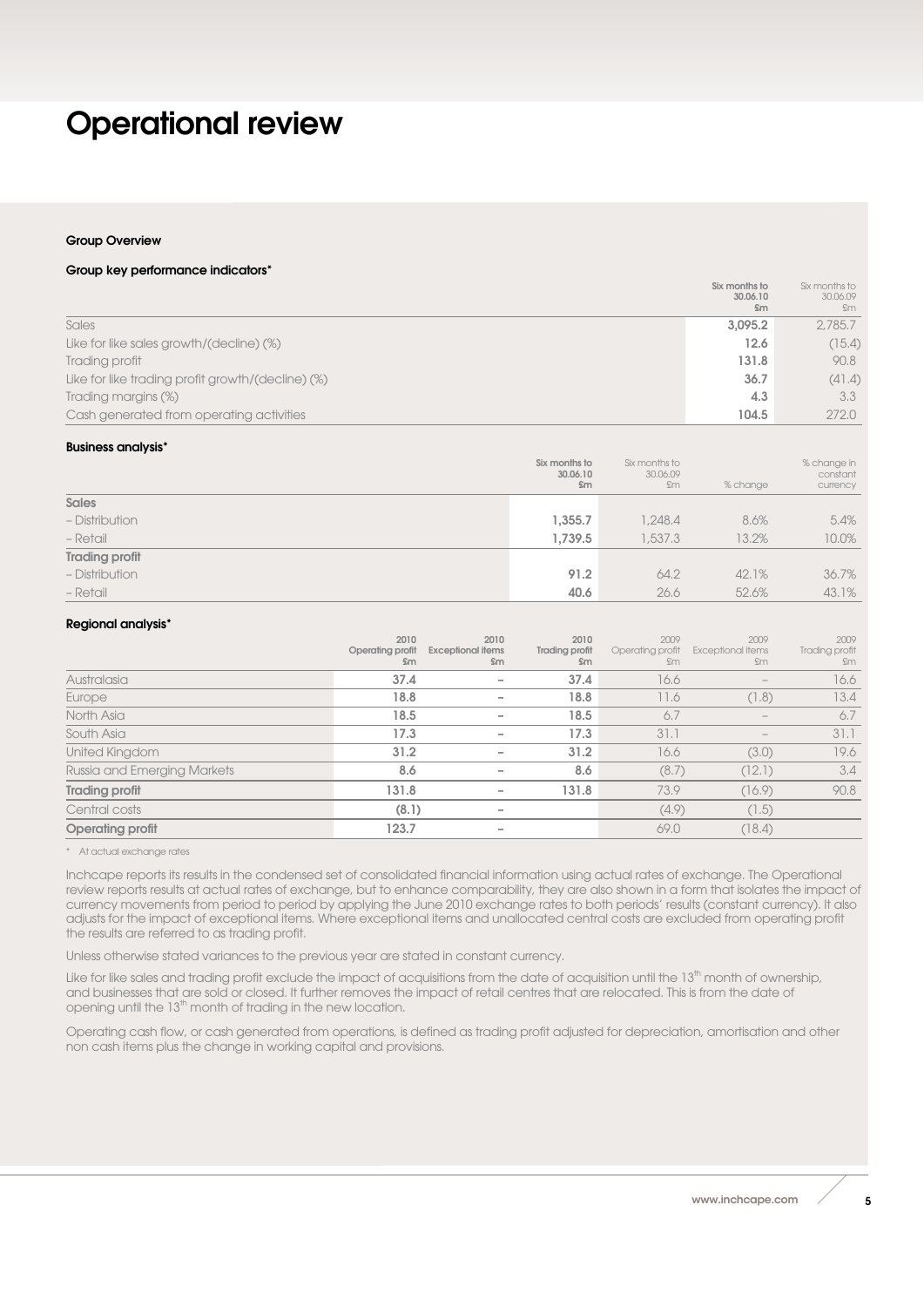### **Australasia**

#### Key performance indicators<sup>\*</sup>

|                              | Six months to<br>30.06.10 | Six months to<br>30.06.09 |          | % change in<br>constant |
|------------------------------|---------------------------|---------------------------|----------|-------------------------|
|                              | Sm                        | £m                        | % change | currency                |
| <b>Sales</b>                 | 551.2                     | 357.9                     | 54.0     | 25.6                    |
| - Distribution               | 360.9                     | 218.5                     | 65.2     | 34.7                    |
| - Retail                     | 190.3                     | 139.4                     | 36.5     | 11.2                    |
| Like for like sales          | 551.2                     | 357.9                     | 54.0     | 25.6                    |
| - Distribution               | 360.9                     | 218.5                     | 65.2     | 34.7                    |
| - Retail                     | 190.3                     | 139.4                     | 36.5     | 11.2                    |
| <b>Trading profit</b>        | 37.4                      | 16.6                      | 125.3    | 84.2                    |
| - Distribution               | 29.7                      | 12.8                      | 132.0    | 90.2                    |
| - Retail                     | 7.7                       | 3.8                       | 102.6    | 64.1                    |
| Like for like trading profit | 37.4                      | 16.6                      | 125.3    | 84.2                    |
| - Distribution               | 29.7                      | 12.8                      | 132.0    | 90.2                    |
| - Retail                     | 7.7                       | 3.8                       | 102.6    | 64.1                    |
| Trading margins (%)          | 6.8                       | 4.6                       | 2.2ppt   | 2.2ppt                  |
| - Distribution               | 8.2                       | 5.9                       | 2.3ppt   | 2.4ppt                  |
| - Retail                     | 4.0                       | 2.7                       | 1.3ppt   | 1.3ppt                  |
| Operating cash flow          | 41.4                      | 38.2                      |          |                         |
| - Distribution               | 34.5                      | 24.0                      |          |                         |
| - Retail                     | 6.9                       | 14.2                      |          |                         |

\* At actual exchange rates

The Australasia segment contains the Group's operations in Australia and New Zealand.

The New car market in Australia has shown solid growth of 17% from last year, driven by an improving economy and strong consumer confidence.

We have taken full advantage of the solid market recovery in Australia.

The first half performance in our Australasian Distribution business has been strong as we have benefited from the new Subaru Liberty and Outback models which were launched in the second half of last year and the expansion of the Diesel segment, into which we launched the new Forester Diesel in the second quarter.

In Australia Retail, we have leveraged our Customer 1st programmes to drive the new model launches from 2009 and our Aftersales business has performed well. Our Retail operation delivered a record trading margin of 4.0%.

Our Australasia business has delivered an impressive revenue growth of 25.6% and a trading profit of £37.4m which includes a profit on disposal of a surplus property of £7.3m.

Working capital has benefited from swift stock turn in the first half as a result of the strong market growth and as a result, operating cash flow of £41.4m was generated.

Our expectation for the Australian New car market for the second half of 2010 remains positive with a full year TIV outlook of 990,000 units, 6% higher than 2009.

Our Distribution business will benefit from the launch of the new Impreza XV and also the roll out of the Forester Diesel and will continue with our successful 'All 4 the Driver' advertising campaign across the network. We will also grow our Aftersales business and seek to outperform the market with increased customer contact through our targeted marketing offers.

Our Retail business – which will also benefit from the new Subaru model launches – will be boosted by further model launches from VW and Hyundai and we will continue to drive Aftersales retention.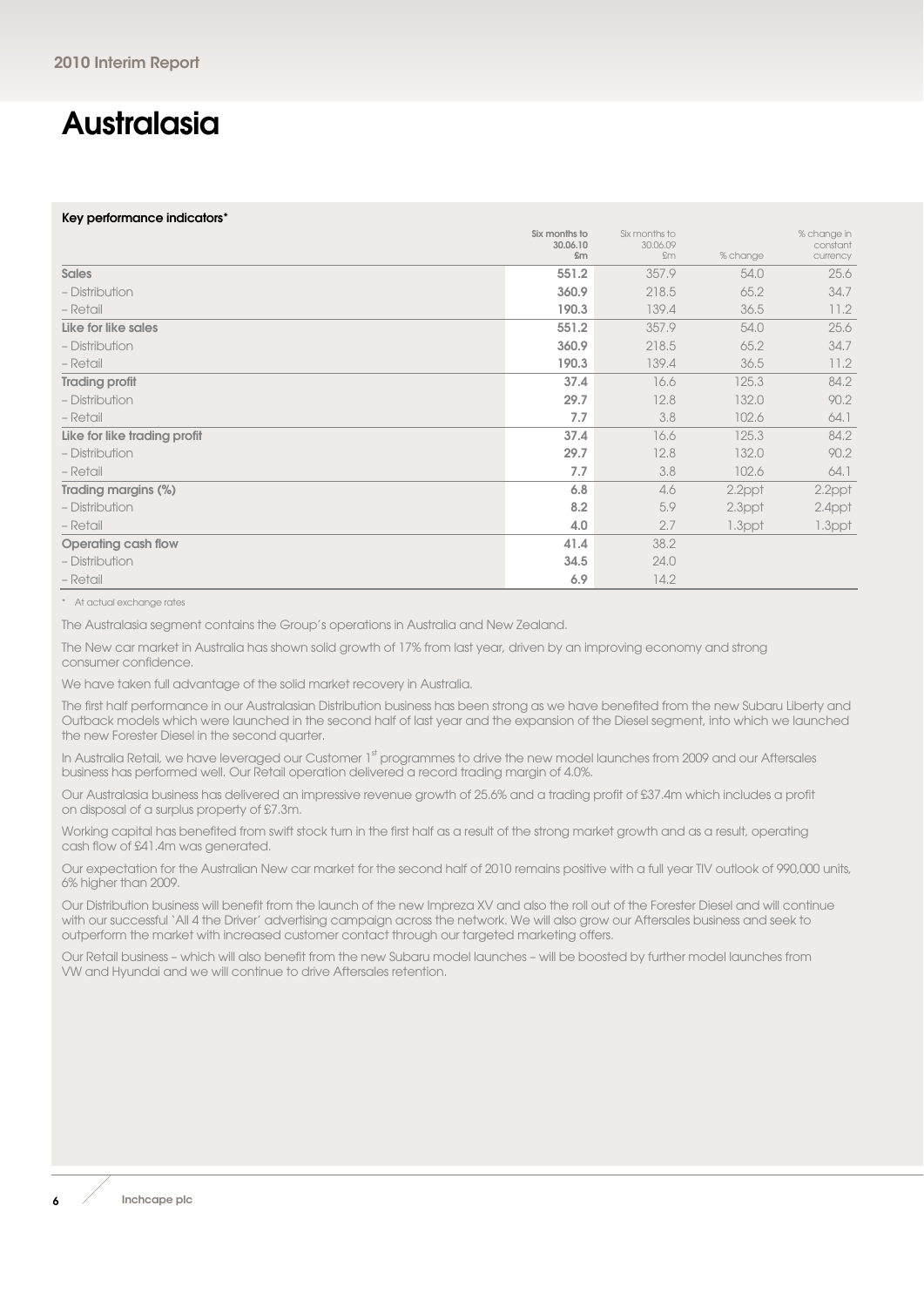### Europe

#### Key performance indicators\*

|                              | Six months to<br>30.06.10<br>£m | Six months to<br>30.06.09<br>£m | % change | % change in<br>constant<br>currency |
|------------------------------|---------------------------------|---------------------------------|----------|-------------------------------------|
| <b>Sales</b>                 | 550.7                           | 526.5                           | 4.6      | 8.4                                 |
| - Distribution               | 446.7                           | 416.7                           | 7.2      | 11.1                                |
| - Retail                     | 104.0                           | 109.8                           | (5.3)    | (1.8)                               |
| Like for like sales          | 550.7                           | 515.3                           | 6.9      | 10.7                                |
| - Distribution               | 446.7                           | 416.7                           | 7.2      | 11.1                                |
| - Retail                     | 104.0                           | 98.6                            | 5.5      | 9.3                                 |
| <b>Trading profit</b>        | 18.8                            | 13.4                            | 40.3     | 45.9                                |
| - Distribution               | 17.9                            | 14.5                            | 23.4     | 28.3                                |
| - Retail                     | 0.9                             | (1.1)                           | 181.8    | 187.9                               |
| Like for like trading profit | 18.8                            | 13.9                            | 35.3     | 41.1                                |
| - Distribution               | 17.9                            | 14.5                            | 23.4     | 28.3                                |
| - Retail                     | 0.9                             | (0.6)                           | 250.0    | 249.6                               |
| Trading margins (%)          | 3.4                             | 2.5                             | 0.9ppt   | 0.9ppt                              |
| - Distribution               | 4.0                             | 3.5                             | 0.5ppt   | 0.5ppt                              |
| - Retail                     | 0.9                             | (1.0)                           | 1.9ppt   | 1.9ppt                              |
| Operating cash flow          | (2.6)                           | 69.9                            |          |                                     |
| - Distribution               | (2.8)                           | 63.7                            |          |                                     |
| - Retail                     | 0.2                             | 6.2                             |          |                                     |

\* At actual exchange rates

The Europe segment includes Belgium, Luxembourg, Greece and Finland.

We have delivered a resilient performance despite challenging trading conditions in Greece and the Toyota recall as we increased our like for like sales by 10.7% and our trading profit by 45.9% delivering a trading margin of 3.4%, 0.9ppt ahead of last year.

In Belgium, in a stronger than expected economy, the vehicle market grew by 16% from last year, boosted by the bi-annual Motor Show and government subsidies of 15% applied to fuel efficient vehicles. Our business enjoyed revenue growth driven by both our New vehicle sales and Aftersales segments.

In Greece, a very strong first quarter boosted by strong sales from the 2009 scrappage scheme was overtaken by the severe austerity measures introduced by the Government in quarter two and as a result the market declined by 13% for the first half versus last year. Despite this decline, we have delivered a record share of 13.9% up 2.8ppts compared to 2009, gaining share in most of the categories in which we operate.

In Finland, we benefited from market growth of 20% albeit from an extremely low base in 2009.

Our European Distribution business reported a trading profit of £17.9m, 28.3% above last year, with a trading margin up 0.5ppts compared to 2009. Like for like sales were 11.1% above last year.

Our European Retail operations delivered like for like sales growth of 9.3% with trading profit of £0.9m, 187.9% up on last year and trading margin up 1.9ppts.

Our European operations generated £2.6m of operating cash outflow reflecting the increased investment in working capital to support growth.

We expect the trading environment to remain challenging in Greece, demand to remain resilient in Belgium and industry recovery to continue in Finland.

In Belgium we will leverage the roll out of new Toyota Hybrid technology, drive Aftersales service retention and enhance customer service in our network through our Inchcape Advantage programmes.

In Greece we will focus resources behind our small car programmes, enhancing their superior value for money proposition and leverage the Hybrid technology, while continuing to drive our successful Vehicle Health Check programme to grow Aftersales.

Our Finnish business should benefit from its low cost base and good revenue growth.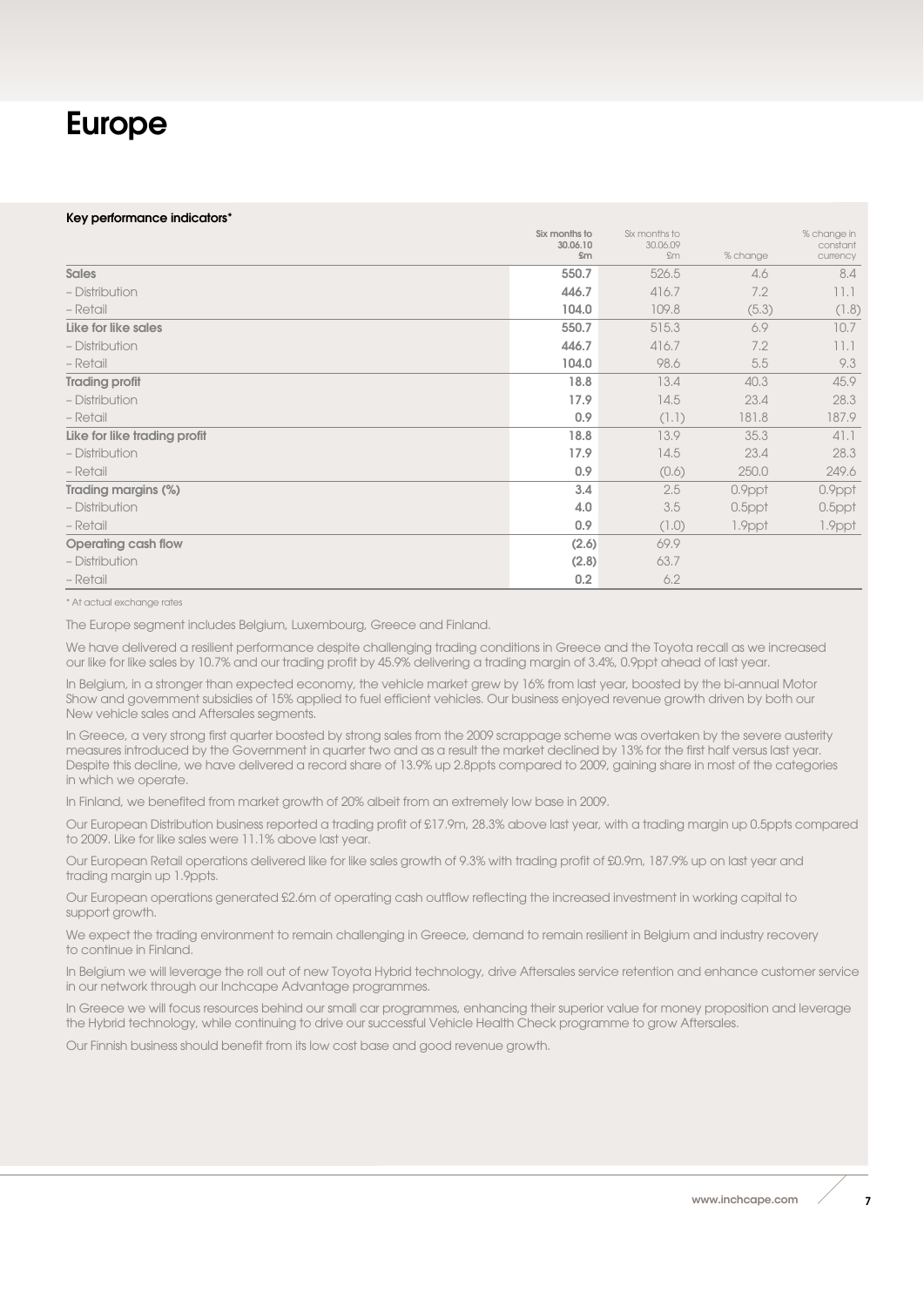### North Asia

#### Key performance indicators\*

| <b>Distribution</b>          | Six months to<br>30.06.10<br>$\mathsf{Sm}$ | Six months to<br>30.06.09<br>Sm | % change | % change in<br>constant<br>currency |
|------------------------------|--------------------------------------------|---------------------------------|----------|-------------------------------------|
| Sales                        | 209.9                                      | 141.2                           | 48.7     | 52.8                                |
| Like for like sales          | 206.5                                      | 137.7                           | 50,0     | 54.2                                |
| Trading profit               | 18.5                                       | 6.7                             | 176.1    | 183.7                               |
| Like for like trading profit | 18.0                                       | 6,8                             | 164.7    | 173.4                               |
| Trading margins (%)          | 8.8                                        | 4,7                             | 4.1ppt   | 4.1ppt                              |
| Operating cash flow          | 6.7                                        | 36.9                            |          |                                     |

\* At actual exchange rates

The North Asia segment contains the Group's vertically integrated operations in Hong Kong, Guam and Saipan.

North Asia had a strong start to the year with a strong market recovery in which Toyota has been the fastest growing brand.

The first half of the year has seen a significant recovery in the New car market in Hong Kong, with total market volume growing by 58% over the same period last year, driven largely by improving economic conditions and a return of consumer confidence. The recovery in the vehicle market has been seen in all segments.

Inchcape has taken full advantage of the strong market recovery and grown market share in Hong Kong by 3.0ppts to 31.4% in the first half through leveraging strong new product launches, growing the Hybrid category and establishing the Lexus IS250 as the number one brand in its segment.

The market and share growth in Hong Kong has driven a strong first half performance, with Vehicle sales and Aftersales revenues both well ahead of last year. Like for like revenue growth was 54.2%. Trading profit was up 183.7% thanks to strong control on margin and costs to achieve a trading margin of 8.8%, 4.1ppts ahead of last year.

Operating cash flow is lower than last year at £6.7m reflecting the benefit from strong destocking in the first half of 2009 and stock build in the first half of 2010 to satisfy market demand in both the private and commercial vehicle segments in the Hong Kong market.

We expect the markets in this region to continue their recovery in the second half of the year. In Hong Kong we expect to leverage the launch of two new entrants to the growing MPV segment – the Wish and the Vellfire – and we will drive Aftersales with targeted marketing campaigns offering value added packages.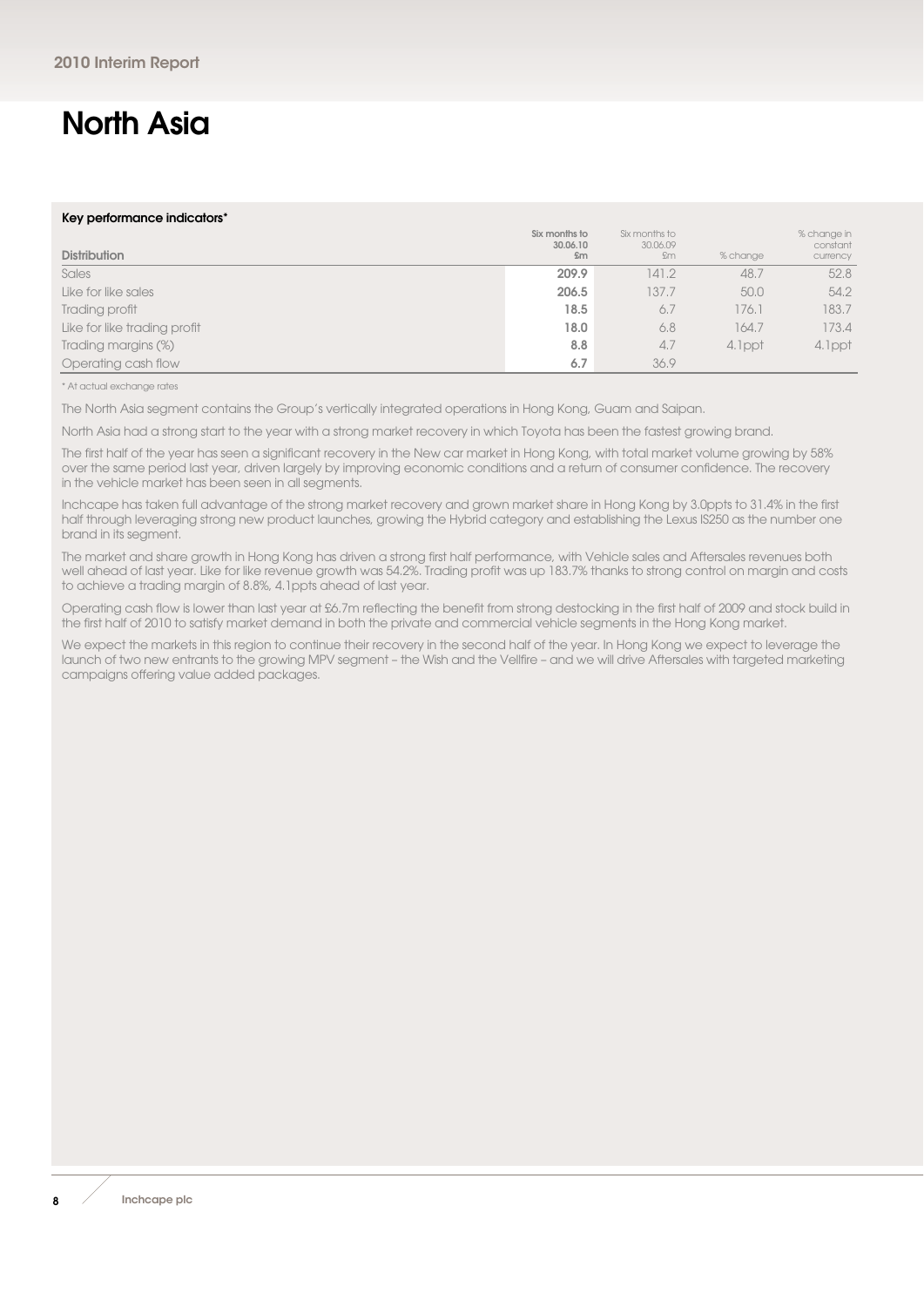### South Asia

#### Key performance indicators\*

| <b>Distribution</b>          | Six months to<br>30.06.10<br>$\mathfrak{m}$ | Six months to<br>30.06.09<br>Sm | % change    | % change in<br>constant<br>currency |
|------------------------------|---------------------------------------------|---------------------------------|-------------|-------------------------------------|
| Sales                        | 198.9                                       | 317.3                           | (37.3)      | (39.6)                              |
| Like for like sales          | 198.7                                       | 317.3                           | (37.4)      | (39.6)                              |
| Trading profit               | 17.3                                        | 31.1                            | (44.4)      | (46.6)                              |
| Like for like trading profit | 17.2                                        | 31.1                            | (44.7)      | (46.9)                              |
| Trading margins (%)          | 8.7                                         | 9.8                             | $(1.1)$ ppt | $(1.1)$ ppt                         |
| Operating cash flow          | 1.9                                         | 49.6                            |             |                                     |

\* At actual exchange rates

The South Asia segment contains the Group's vertically integrated operations in Singapore and Brunei.

The first half of 2010 has been extremely challenging for the New vehicle market in Singapore. Despite a buoyant economy, with GDP growth reaching a 16 year record high of 15.5%, the demand for New cars was, as expected, down by 33% in the first six months compared to last year.

The overall performance in Singapore has been heavily impacted by the constrained vehicle market resulting in a significant increase in Certificate of Entitlement (COE) premiums and a highly price competitive market.

Despite a like for like revenue decline of 39.6% our South Asia business delivered a healthy trading margin of 8.7%. We successfully defended our market leadership position through the launch of new products and good value limited edition vehicles while protecting margin. We additionally delivered a strong Aftersales performance and reduced our cost base.

Operating cash inflow was down compared to last year reflecting the lower trading and the strong benefits of working capital reduction  $in$  2009.

We expect the Singapore market to remain challenging in the second half, with reduced quota sizes and COE premiums which will result in a heavily discounted trading environment. Our full year forecast for the market is therefore 38% lower than 2009.

Given the challenging outlook in the second half, our strategy will remain focused on margin protection in the New car market and on growing Aftersales. We will focus on our proven Inchcape Advantage processes to improve the customer experience, drive Aftersales service retention by extending our successful first half programmes and extend these to our Parts business and continue to control operating costs tightly.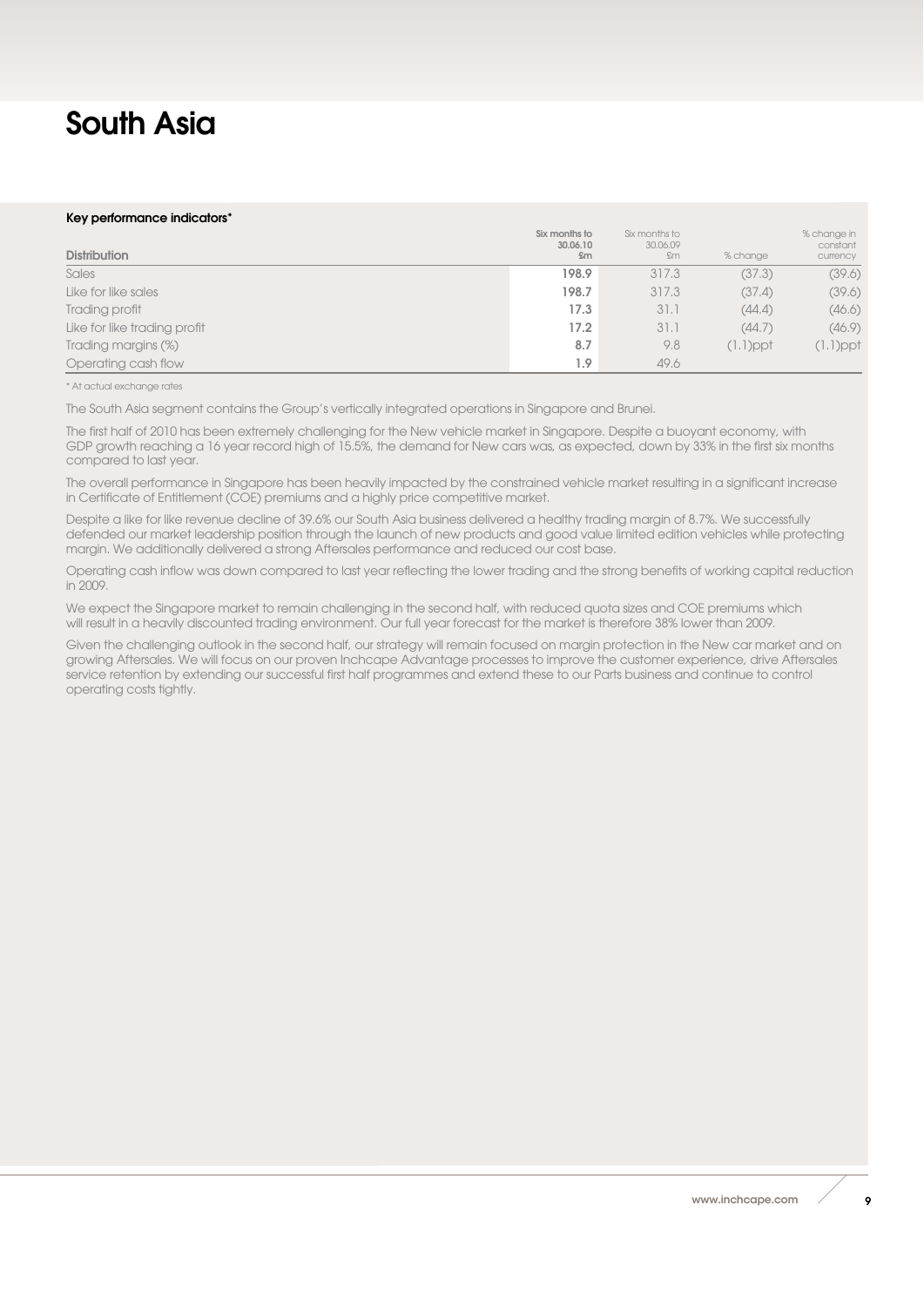### United Kingdom

#### Key performance indicators

|                              | Six months to<br>30.06.10 | Six months to<br>30.06.09 |          | % change in<br>constant |
|------------------------------|---------------------------|---------------------------|----------|-------------------------|
|                              | Sm                        | £m                        | % change | currency                |
| <b>Sales</b>                 | 1,108.5                   | 1,005.7                   | 10.2     | 10.2 <sub>1</sub>       |
| - Distribution               | 19.8                      | 14.0                      | 41.4     | 41.4                    |
| - Retail                     | 1,088.7                   | 991.7                     | 9.8      | 9.8                     |
| Like for like sales          | 1,101.4                   | 975.9                     | 12.9     | 12.9                    |
| - Distribution               | 19.8                      | 14.0                      | 41.4     | 41.4                    |
| - Retail                     | 1,081.6                   | 961.9                     | 12.4     | 12.4                    |
| <b>Trading profit</b>        | 31.2                      | 19.6                      | 59.2     | 59.2                    |
| - Distribution               | 2.7                       | 1.7                       | 58.8     | 58.8                    |
| - Retail                     | 28.5                      | 17.9                      | 59.2     | 59.2                    |
| Like for like trading profit | 31.1                      | 20.3                      | 53.2     | 53.2                    |
| - Distribution               | 2.7                       | 1.7                       | 58.8     | 58.8                    |
| - Retail                     | 28.4                      | 18.6                      | 52.7     | 52.7                    |
| Trading margins (%)          | 2.8                       | 1.9                       | 0.9ppt   | 0.9ppt                  |
| - Distribution               | 13.6                      | 12.1                      | 1.5ppt   | 1.5ppt                  |
| - Retail                     | 2.6                       | 1.8                       | 0.8ppt   | 0.8ppt                  |
| Operating cash flow          | 58.1                      | 51.3                      |          |                         |
| - Distribution               | 8.1                       | 3.7                       |          |                         |
| - Retail                     | 50.0                      | 47.6                      |          |                         |

The United Kingdom segment contains our UK Retail business and our fleet leasing business, Inchcape Fleet Solutions.

The New vehicle market has continued the growth which began last year with the introduction of the scrappage scheme. The market grew by 20% for the first six months and excluding scrappage orders grew by 14.5%. The market remains well below its 2007 peak however, with the first half 21% below those levels.

Inchcape's share of the premium retail market grew in the first half of 2010 compared to last year.

Our Retail business has delivered a very strong first half performance with like for like revenue 12.4% ahead of last year, predominantly driven by New and Used vehicle sales. Operating margins have improved across the board compared to 2009 thanks to solid cost management and top line growth which have driven trading margins up 0.8ppt to 2.6%, our best ever result for the first half.

Our Distribution business, Inchcape Fleet Solutions, has delivered a very strong first half with revenue 41.4% ahead of last year. With improved supplier pricing and flat operating costs, trading profit has increased by 58.8% compared to 2009.

Despite a likely pull forward of sales from early 2011 into the end of 2010, ahead of the VAT increase in January, we are likely to see a smaller overall market in the second half than the first. Additionally, the market will compare to very solid growth in the second half of 2009, triggered by the scrappage scheme.

Our focus for the second half will be to continue to outperform the industry and deliver higher margins and returns through capitalising on strong new product launches, the further development of Aftersales with Inchcape Advantage programmes focused on appointment desk, follow-up calls, Electronic Vehicle Health Check and loyalty offerings.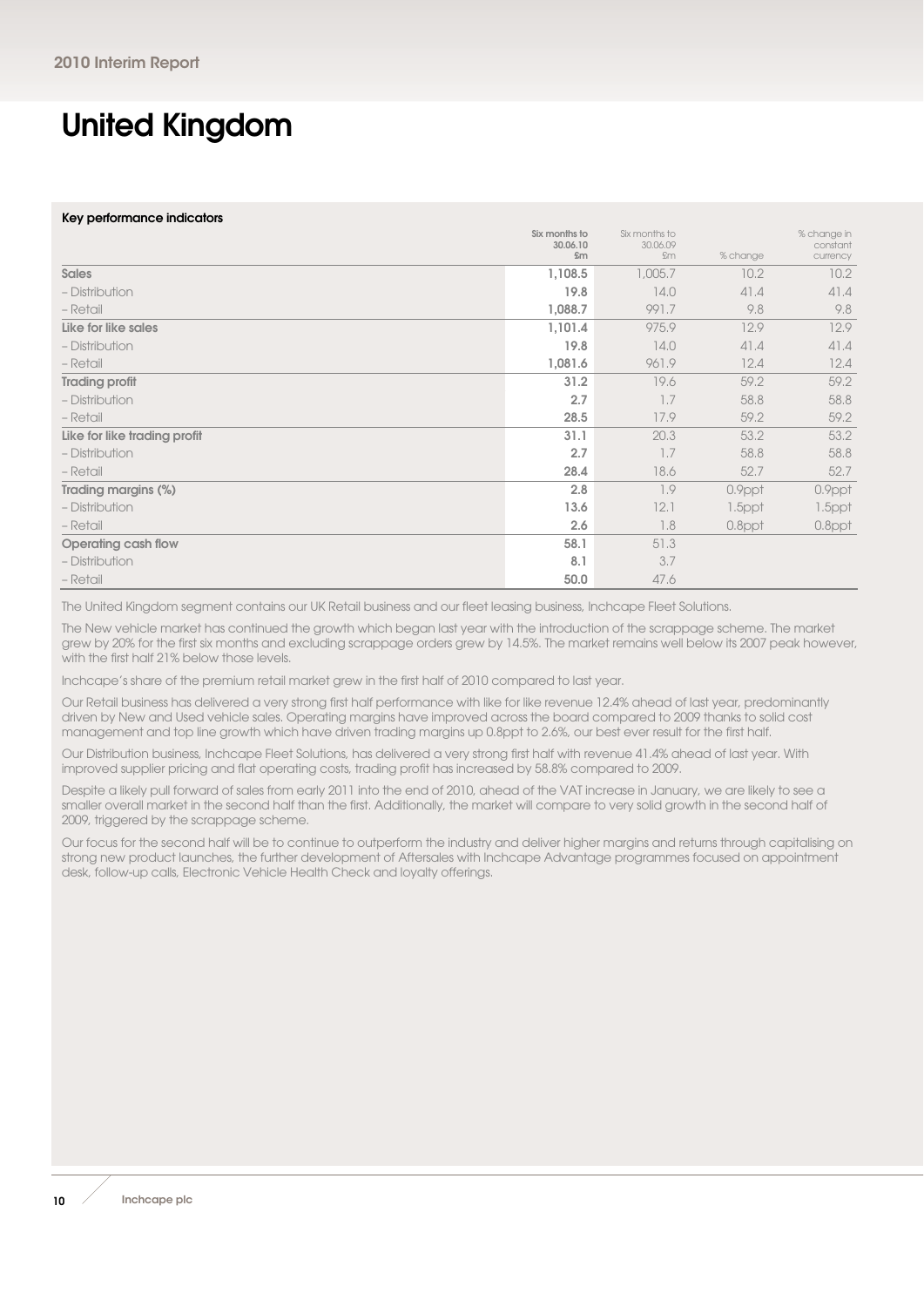### Russia and Emerging Markets

#### Key performance indicators\*

|                              | Six months to<br>30.06.10<br>£m | Six months to<br>30.06.09<br>£m | % change    | % change in<br>constant<br>currency |
|------------------------------|---------------------------------|---------------------------------|-------------|-------------------------------------|
| <b>Sales</b>                 | 476.0                           | 437.1                           | 8.9         | 6.2                                 |
| - Distribution               | 119.5                           | 140.7                           | (15.1)      | (11.9)                              |
| - Retail                     | 356.5                           | 296.4                           | 20.3        | 14.1                                |
| Like for like sales          | 446.2                           | 409.1                           | 9.1         | 6.3                                 |
| - Distribution               | 118.3                           | 126.0                           | (6.1)       | (2.6)                               |
| - Retail                     | 327.9                           | 283.1                           | 15.8        | 10.0                                |
| <b>Trading profit</b>        | 8.6                             | 3.4                             | 152.9       | 156.9                               |
| - Distribution               | 5.1                             | (2.6)                           | 296.2       | 246.4                               |
| - Retail                     | 3.5                             | 6.0                             | (41.7)      | (48.5)                              |
| Like for like trading profit | 8.3                             | 7.1                             | 16.9        | 20.6                                |
| - Distribution               | 4.9                             | 1.4                             | 250.0       | 1,046.2                             |
| - Retail                     | 3.4                             | 5.7                             | (40.4)      | (47.3)                              |
| Trading margins (%)          | 1.8                             | 0.8                             | 1.0ppt      | 1.1ppt                              |
| - Distribution               | 4.3                             | (1.8)                           | 6.1ppt      | 6.8ppt                              |
| - Retail                     | 1.0                             | 2.0                             | $(1.0)$ ppt | $(1.2)$ ppt                         |
| Operating cash flow          | 38.2                            | 46.3                            |             |                                     |
| - Distribution               | 14.6                            | 24.9                            |             |                                     |
| - Retail                     | 23.6                            | 21.4                            |             |                                     |

\* At actual exchange rates

The Russia and Emerging Markets segment contains the Group's operations in Russia, the Balkans, the Baltics, Poland, China, South America and Africa.

Overall, our Russia and Emerging Market segment has seen a significant improvement in both revenue, which was up 6.2%, and profitability which was up 156.9%. Included in our trading profit of £8.6m is an impairment charge for land in Romania valued at £7.5m.

In Russia, following the introduction of a Government scrappage scheme in March aimed at stimulating locally produced vehicles, the market started to recover in the second quarter and was up by 3% in the first half. Foreign brands have not performed as well and although there was some recovery in May and June, the segment declined by 4% in the first half.

Despite the difficult trading conditions in Russia in the first half, our focus on growing Aftersales and delivering best in class customer service levels has ensured we remained profitable with an underlying trading profit of £5.4m and we have improved our competitive position.

China has continued to improve, with car market growth of 47% in the first half.

In Poland, demand for luxury vehicles remained strong and we have delivered an excellent trading margin of 4.2%.

In the Balkans, the markets in Romania and Bulgaria declined by 27% and 38% respectively, but we delivered a solid profitability as we improved our pricing and benefited from lower costs.

The Baltics continued to see economic instability and a lack of credit which impacted demand for New vehicles. However, we delivered a breakeven profitability.

South America has had a strong first half this year, improving from a low base last year.

Ethiopia has benefited from improved consumer confidence resulting in higher Vehicle and Aftersales revenues.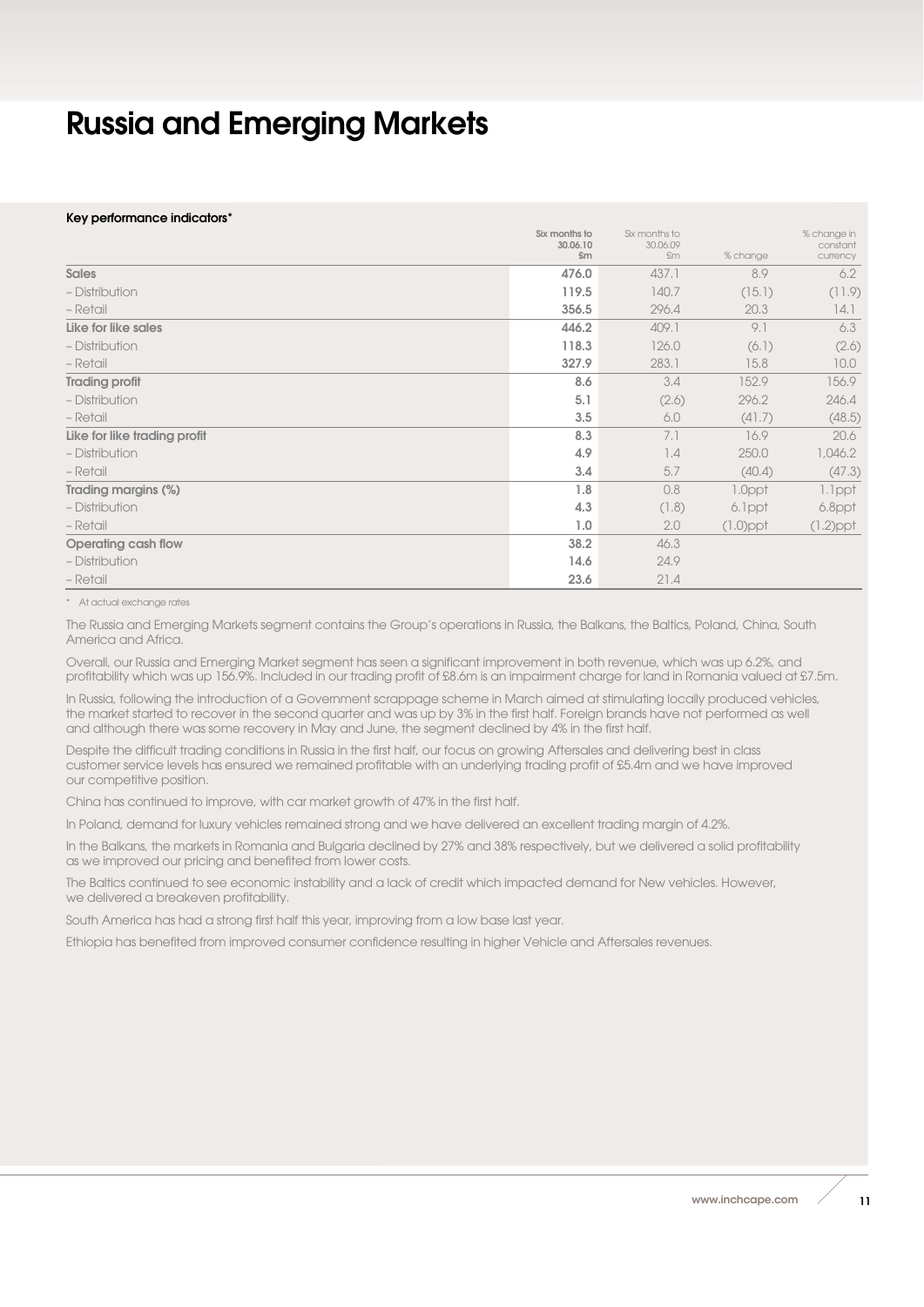### Financial review

#### Net financing costs

Net financing costs have decreased significantly from £22.4m in 2009 to £8.5m in 2010 reflecting lower interest rates and the continued strong cash generation.

In the first half of the year, a non cash cost of £2.5m was booked in our mark to market reporting of the hedges for the remaining US loan notes.

#### **Tax**

The pre exceptional effective tax rate for the Group rose to 29% from 28% in 2009, which is expected to reflect the full rate for the year. This is due to the change of profit mix around the Group.

#### Exceptional items

No exceptional items have been booked in the first half of this year.

Last year we reported £18.4m of exceptional costs. We recorded a further £10.3m impairment of the Group's business in Latvia. We booked costs of £5.1m related to restructuring in Finland, the Baltics and Russia together with a streamlining of European Management. We took a charge of £3.0m related to a site occupied by the Inchcape Automotive business which was sold to Camden Motors in 2007 and which went into administration in early 2009. The Group remains responsible for the head lease on this property.

#### Minority interests

Profits attributable to minority interests rose to £3.0m from £1.8m in 2009.

#### Dividends

Given the encouraging results and strong financial position of the Group, the Board intends to recommend the payment of a final dividend for the current financial year. Notwithstanding the encouraging results for the first half of 2010, the Board remain cautious regarding the outlook and will determine the appropriate dividend policy and the level of payment in light of the full year trading outcome and prospects for 2011. The proposed 2010 final dividend, subject to shareholder approval, will be included in the preliminary results announcement in early March 2011.

#### Pensions

At 30 June 2010, the IAS 19 net post-retirement benefit deficit was £49.1m (31 December 2009: £74.8m). The reduction in the deficit reflects changes to market-based assumptions for the Group's UK pension schemes together with changes in the value of scheme assets.

In the first half of the year and in line with the funding programme agreed with the Trustees, the Group made additional cash contributions to the UK pension schemes amounting to £16.9m.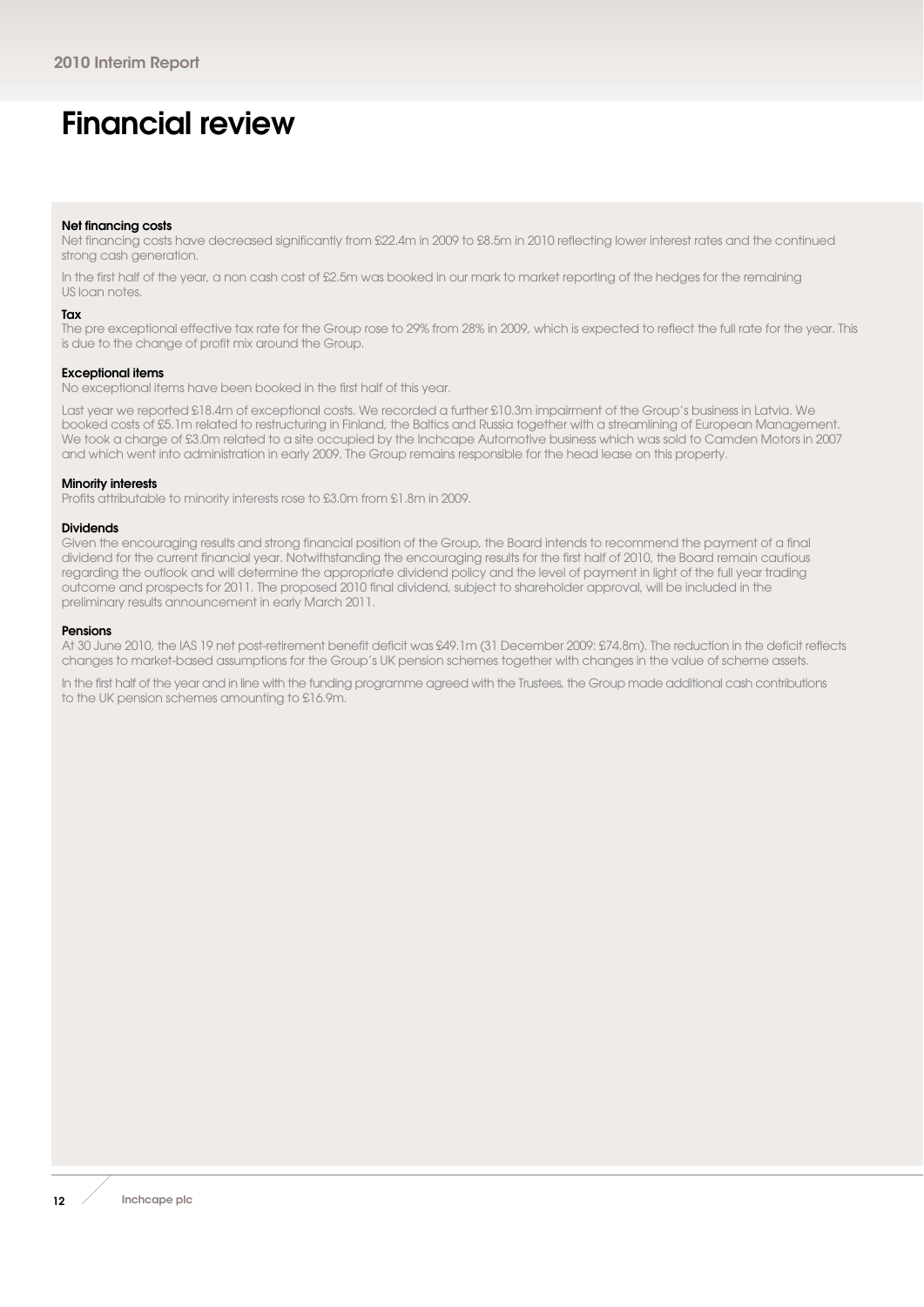#### Financial review continued

#### Principal business risks

The Board set out in the Annual Report and Accounts 2009, a number of principal business risks which could impact the performance of the Group and these remain unchanged for this Interim Report. The key risks comprise, inter alia, prevailing market conditions, brand partner relationships, legal compliance and reputation and treasury risks which include: currency, funding and liquidity, interest rate and counterparty risks.

The most significant current risks remain linked to the impact of continuing difficult economic conditions on revenues and margins as well as foreign exchange volatility.

The Board has recently reviewed the principal risks and confirms that they remain valid for the rest of the year. The Group has launched a broad based risk management programme known as Inchcape Peace of Mind (iPOM) to leverage the synergies between the various risk management initiatives in a single collective approach.

Examples of the key risk management initiatives that have been introduced are:

- Introduction of a Risk Management Strategy Group (RMSG) in every business in the Group using a defined Terms of Reference and reporting to the Group RMSG;
- . The design and launch of an online survey to better understand the knowledge of collegaues of the Group values and corporate ethics;
- . The utilisation of business continuity plans in Chile to quickly respond to the earthquake both to ensure the safety of all staff and the prompt restoration of business activity;
- Development of action plans to address the requirements of the new Bribery Act.

#### Currency, funding and liquidity, interest rate and counterparty risks

The Group continues to hedge interest rate risk through cross currency interest rate swaps. Transactional foreign exchange exposures are hedged using forward contracts. Counterparties and limits are approved for cash deposits. These are monitored closely in view of the difficult economic conditions.

Funding and liquidity risk is actively managed through strict controls on inventory and the use of supplier credit to fund the largest cash outflows of the Group.

Further details of the Group's principal risks and risk management process can be found on pages 38-39 and 56-61 of the Annual Report and Accounts 2009.

#### Going concern

After making enquiries, the Directors have a reasonable expectation that the Group has adequate resources to continue as a going concern for the foreseeable future. As such, the Group continues to adopt the going concern basis in preparing this interim condensed consolidated financial information.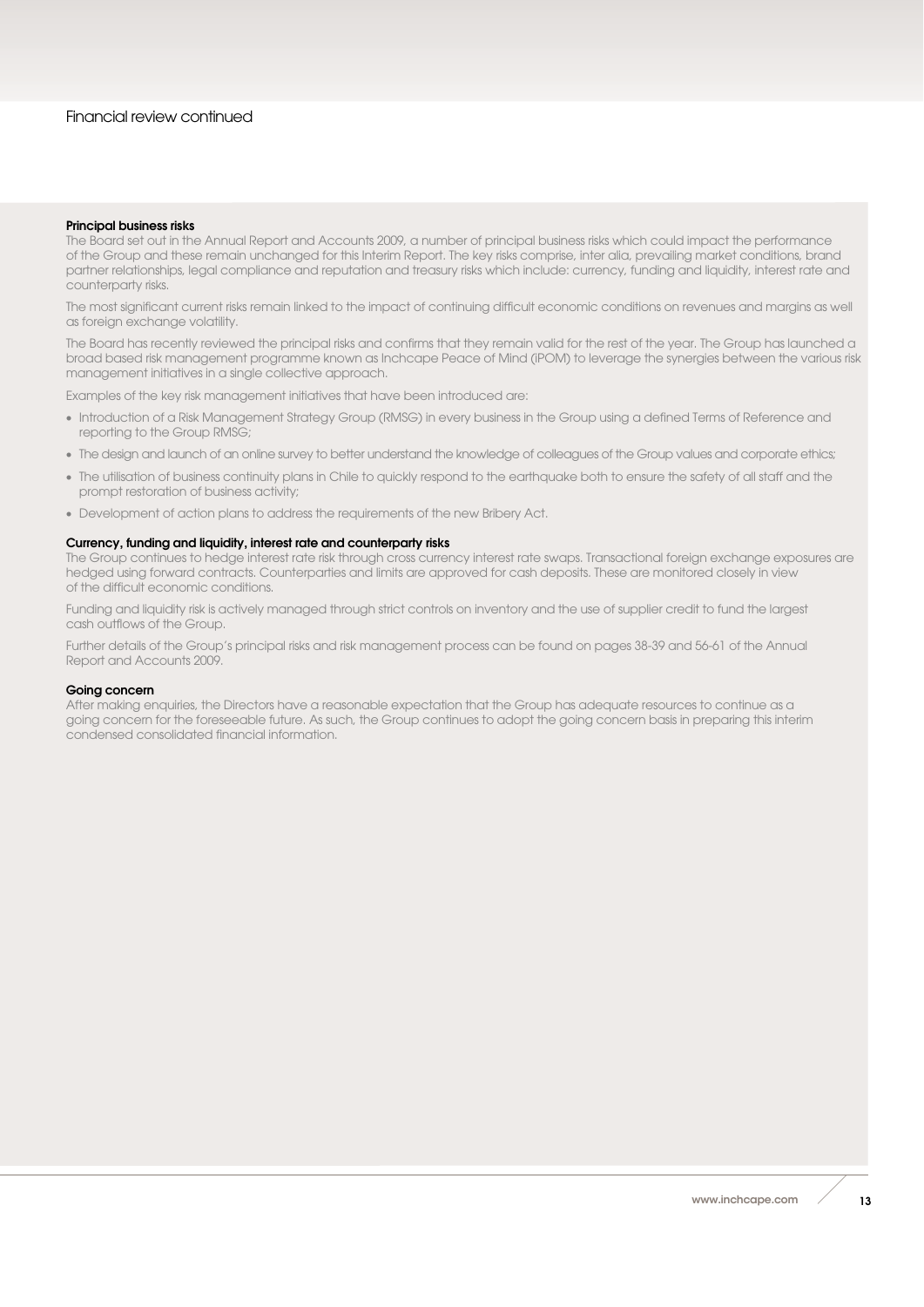### Consolidated income statement (unaudited)

For the six months ended 30 June 2010

|                                                            | Notes          | Six months to<br>30.6.10<br>Sm | Six months to<br>30.6.09<br>£m | Year to<br>31.12.09<br>£m |
|------------------------------------------------------------|----------------|--------------------------------|--------------------------------|---------------------------|
| Revenue                                                    | $\overline{2}$ | 3,095.2                        | 2,785.7                        | 5,583.7                   |
| Cost of sales                                              |                | (2,639.3)                      | (2,373.9)                      | (4,757.0)                 |
| Gross profit                                               |                | 455.9                          | 411.8                          | 826.7                     |
| Net operating expenses                                     |                | (332.2)                        | (342.8)                        | (669.9)                   |
| <b>Operating profit</b>                                    | $\overline{2}$ | 123.7                          | 69.0                           | 156.8                     |
| Operating profit before exceptional items                  |                | 123.7                          | 87.4                           | 175.2                     |
| Exceptional items                                          | 3              | $\overline{\phantom{a}}$       | (18.4)                         | (18.4)                    |
| Share of profit after tax of joint ventures and associates |                | $\overline{\phantom{a}}$       | 0.4                            | 0.7                       |
| Profit before finance and tax                              |                | 123.7                          | 69.4                           | 157.5                     |
| Finance income                                             | $\overline{4}$ | 28.2                           | 25.4                           | 52.1                      |
| Finance costs                                              | 5              | (36.7)                         | (47.8)                         | (72.9)                    |
| Profit before tax                                          |                | 115.2                          | 47.0                           | 136.7                     |
| Tax                                                        | 6              | (33.3)                         | (20.1)                         | (41.7)                    |
| Profit for the period                                      |                | 81.9                           | 26.9                           | 95.0                      |
| Profit attributable to:                                    |                |                                |                                |                           |
| - Equity holders of the parent                             |                | 78.9                           | 25.1                           | 92.0                      |
| - Minority interests                                       |                | 3.0                            | 1.8                            | 3.0                       |
|                                                            |                | 81.9                           | 26.9                           | 95.0                      |
| Basic earnings per share (pence)                           | 7              | 17.2p                          | 7.3p                           | 22.9p                     |
| Diluted earnings per share (pence)                         |                | 17.1p                          | 7.3p                           | 22.9p                     |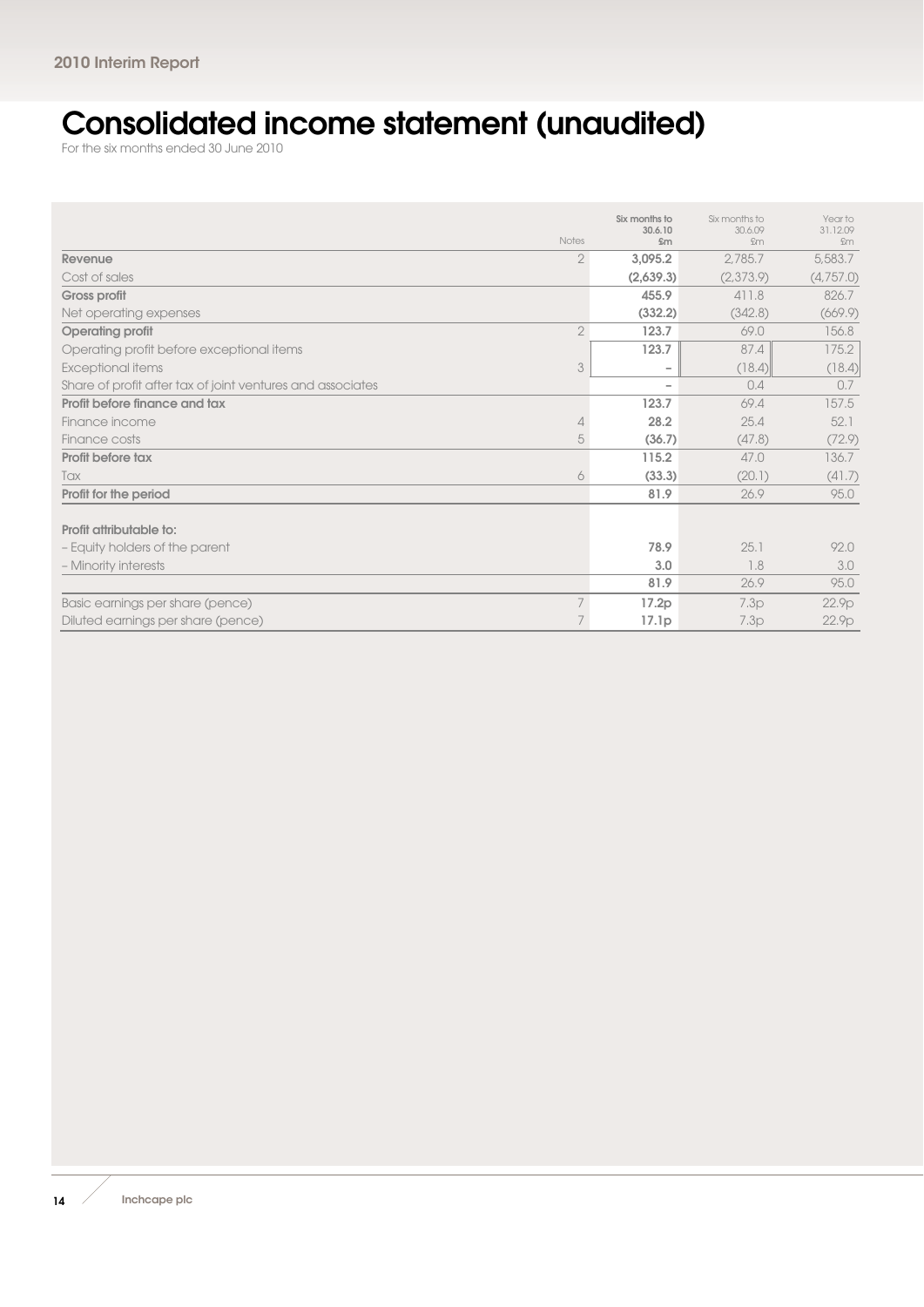### Consolidated statement of comprehensive income (unaudited)

For the six months ended 30 June 2010

|                                                                  | Six months to<br>30.6.10 | Six months to<br>30.6.09 | Year to<br>31.12.09 |
|------------------------------------------------------------------|--------------------------|--------------------------|---------------------|
|                                                                  | Sm                       | Sm                       | £m                  |
| Profit for the period                                            | 81.9                     | 26.9                     | 95.0                |
| Other comprehensive income:                                      |                          |                          |                     |
| Cash flow hedges                                                 | 35.3                     | (100.0)                  | (126.8)             |
| Net investment hedge                                             | -                        | 2.9                      | 2.9                 |
| Fair value (losses)/gains on available for sale financial assets | (3.0)                    | 0.7                      | 0.4                 |
| Effect of foreign exchange rate changes                          | 21.8                     | (120.0)                  | (76.6)              |
| Actuarial gains/(losses) on defined benefit pension schemes      | 8.6                      | (77.9)                   | (119.7)             |
| Tax recognised directly in shareholders' equity                  | (11.3)                   | 43.8                     | 60.6                |
| Other comprehensive income for the period, net of tax            | 51.4                     | (250.5)                  | (259.2)             |
| Total comprehensive income for the period                        | 133.3                    | (223.6)                  | (164.2)             |
| Total comprehensive income attributable to:                      |                          |                          |                     |
| - Equity holders of the parent                                   | 130.3                    | (222.9)                  | (165.8)             |
| - Minority interests                                             | 3.0                      | (0.7)                    | 1.6                 |
|                                                                  | 133.3                    | (223.6)                  | (164.2)             |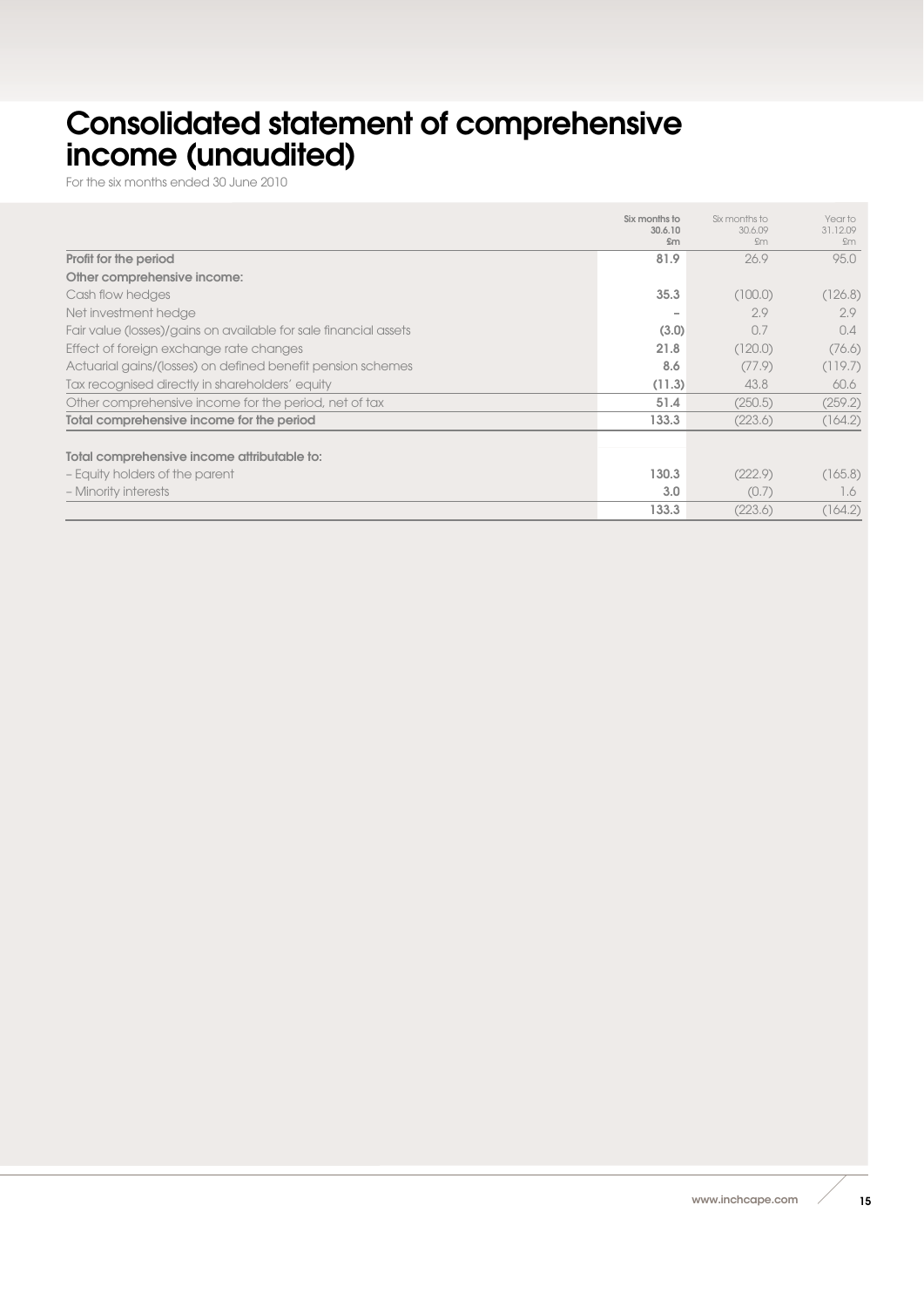### Consolidated statement of financial position (unaudited)

As at 30 June 2010

|                                                     | Six months to            | Six months to<br>30.6.09 | Year to        |
|-----------------------------------------------------|--------------------------|--------------------------|----------------|
| Notes                                               | 30.6.10<br>$\mathsf{Sm}$ | £m                       | 31.12.09<br>£m |
| Non-current assets                                  |                          |                          |                |
| Intangible assets                                   | 556.2                    | 543.6                    | 545.6          |
| Property, plant and equipment                       | 629.1                    | 663.8                    | 656.6          |
| Investments in joint ventures and associates        | 21.8                     | 20.9                     | 22.3           |
| Available for sale financial assets                 | 12.7                     | 17.9                     | 17.8           |
| Trade and other receivables                         | 30.3                     | 23.3                     | 25.4           |
| Deferred tax assets                                 | 21.3                     | 9.5                      | 37.6           |
| Retirement benefit asset                            | 3.9                      | 0.8                      | 0,8            |
|                                                     | 1,275.3                  | 1,279.8                  | 1,306.1        |
| <b>Current assets</b>                               |                          |                          |                |
| Inventories                                         | 804.7                    | 659.9                    | 772.7          |
| Trade and other receivables                         | 273.8                    | 260.8                    | 252.9          |
| Available for sale financial assets                 | 1.6                      | 0.2                      | 0.7            |
| Derivative financial instruments                    | 171.1                    | 94.2                     | 91.0           |
| Current tax assets                                  | 2.5                      | 4.7                      | 5.1            |
| Cash and cash equivalents                           | 440.9                    | 365.0                    | 381.3          |
|                                                     | 1,694.6                  | 1,384.8                  | 1,503.7        |
| 10<br>Assets held for sale                          |                          | 5.4                      | 6.6            |
|                                                     | 1,694.6                  | 1,390.2                  | 1,510.3        |
| <b>Total assets</b>                                 | 2,969.9                  | 2,670.0                  | 2,816.4        |
| <b>Current liabilities</b>                          |                          |                          |                |
| Trade and other payables                            | (999.7)                  | (891.0)                  | (939.1)        |
| Derivative financial instruments                    | (5.8)                    | (1.1)                    | (21.8)         |
| Current tax liabilities                             | (43.7)                   | (35.7)                   | (46.4)         |
| Provisions                                          | (44.2)                   | (51.0)                   | (46.7)         |
| Borrowings                                          | (139.0)                  | (137.8)                  | (166.0)        |
|                                                     | (1, 232.4)               | (1, 116.6)               | (1,220.0)      |
| <b>Non-current liabilities</b>                      |                          |                          |                |
| Trade and other payables                            | (54.6)                   | (78.7)                   | (68.8)         |
| Provisions                                          | (48.5)                   | (38.6)                   | (47.7)         |
| Deferred tax liabilities                            | (14.6)                   | (23.4)                   | (15.4)         |
| Borrowings                                          | (342.5)                  | (333.2)                  | (299.2)        |
| Retirement benefit liability                        | (53.0)                   | (51.6)                   | (75.6)         |
|                                                     | (513.2)                  | (525.5)                  | (506.7)        |
| <b>Total liabilities</b>                            | (1,745.6)                | (1,642.1)                | (1, 726.7)     |
| Net assets                                          | 1,224.3                  | 1,027.9                  | 1,089.7        |
| <b>Shareholders' equity</b>                         |                          |                          |                |
| Share capital                                       | 46.4                     | 163.3                    | 163.3          |
| Share premium                                       | 126.1                    | 126.1                    | 126.1          |
| Capital redemption reserve                          | 133.3                    | 16.4                     | 16.4           |
| Other reserves                                      | 156.1                    | 89.2                     | 112.4          |
| Retained earnings                                   | 739.4                    | 612.9                    | 649.5          |
| Equity attributable to equity holders of the parent | 1,201.3                  | 1,007.9                  | 1,067.7        |
| Minority interests                                  | 23.0                     | 20.0                     | 22.0           |
| <b>Total shareholders' equity</b>                   | 1,224.3                  | 1,027.9                  | 1,089.7        |

 $16$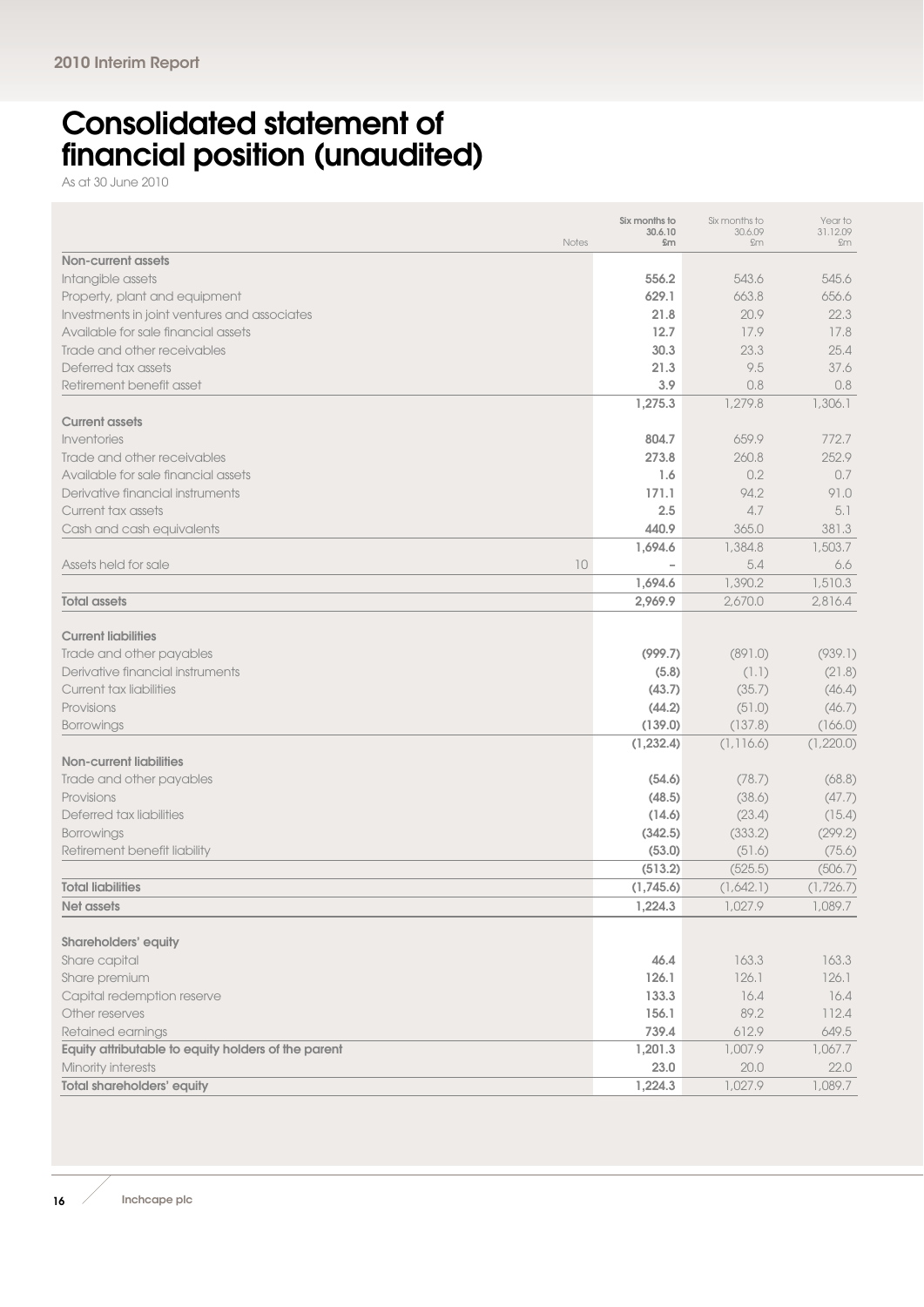### Consolidated statement of changes in equity (unaudited)

For the six months ended 30 June 2010

|                                                                 | Share<br>capital<br><b>Sm</b> | Share<br>premium<br>£m | Capital<br>redemption<br>reserve<br><b>Sm</b> | Other<br>reserves<br>£m  | earnings<br>Sm | Equity<br>attributable<br>to equity<br>Retained holders of the<br>parent<br>Sm | interest<br>£m | Total<br>Minority shareholders'<br>equity<br>Sm |
|-----------------------------------------------------------------|-------------------------------|------------------------|-----------------------------------------------|--------------------------|----------------|--------------------------------------------------------------------------------|----------------|-------------------------------------------------|
| At 1 January 2009                                               | 121.9                         | 126.1                  | 16.4                                          | 273.1                    | 458.0          | 995.5                                                                          | 24.1           | 1,019.6                                         |
| Total comprehensive income for the period<br>ended 30 June 2009 |                               |                        |                                               | (183.9)                  | (39.0)         | (222.9)                                                                        | (0.7)          | (223.6)                                         |
| Share-based payments, net of tax                                |                               |                        |                                               |                          | 1.0            | 1.0                                                                            |                | 1.0                                             |
| Issue of ordinary share capital                                 | 41.4                          |                        |                                               |                          | 192.9          | 234.3                                                                          |                | 234.3                                           |
| Dividends:                                                      |                               |                        |                                               |                          |                |                                                                                |                |                                                 |
| - Minority interests                                            |                               |                        |                                               |                          |                |                                                                                | (3.4)          | (3.4)                                           |
| At 30 June 2009                                                 | 163.3                         | 126.1                  | 16.4                                          | 89.2                     | 612.9          | 1,007.9                                                                        | 20.0           | 1,027.9                                         |
| At 1 January 2009                                               | 121.9                         | 126.1                  | 16.4                                          | 273.1                    | 458,0          | 995.5                                                                          | 24.1           | 1,019.6                                         |
| Total comprehensive income for the year                         |                               |                        | $\qquad \qquad -$                             | (160.7)                  | (5.1)          | (165.8)                                                                        | 1.6            | (164.2)                                         |
| Share-based payments, net of tax                                |                               |                        |                                               |                          | 4.4            | 4,4                                                                            |                | 4.4                                             |
| Net purchase of own shares by ESOP Trust                        |                               |                        |                                               |                          | (0.7)          | (0.7)                                                                          |                | (0.7)                                           |
| Issue of ordinary share capital                                 | 41.4                          |                        |                                               |                          | 192.9          | 234.3                                                                          |                | 234.3                                           |
| Dividends:                                                      |                               |                        |                                               |                          |                |                                                                                |                |                                                 |
| - Minority interests                                            |                               |                        |                                               |                          |                |                                                                                | (3.7)          | (3.7)                                           |
| At 1 January 2010                                               | 163.3                         | 126.1                  | 16.4                                          | 112.4                    | 649.5          | 1,067.7                                                                        | 22.0           | 1,089.7                                         |
| Total comprehensive income for the period<br>ended 30 June 2010 |                               |                        |                                               | 43.7                     | 86.6           | 130.3                                                                          | 3.0            | 133.3                                           |
| Share-based payments, net of tax                                |                               |                        |                                               |                          | 3.4            | 3.4                                                                            |                | 3.4                                             |
| Deferred share consolidation                                    | (116.9)                       |                        | 116.9                                         | $\overline{\phantom{0}}$ | (0.1)          | (0.1)                                                                          |                | (0.1)                                           |
| Dividends:                                                      |                               |                        |                                               |                          |                |                                                                                |                |                                                 |
| - Minority interests                                            |                               |                        |                                               |                          |                |                                                                                | (2.0)          | (2.0)                                           |
| At 30 June 2010                                                 | 46.4                          | 126.1                  | 133.3                                         | 156.1                    | 739.4          | 1,201.3                                                                        | 23.0           | 1,224.3                                         |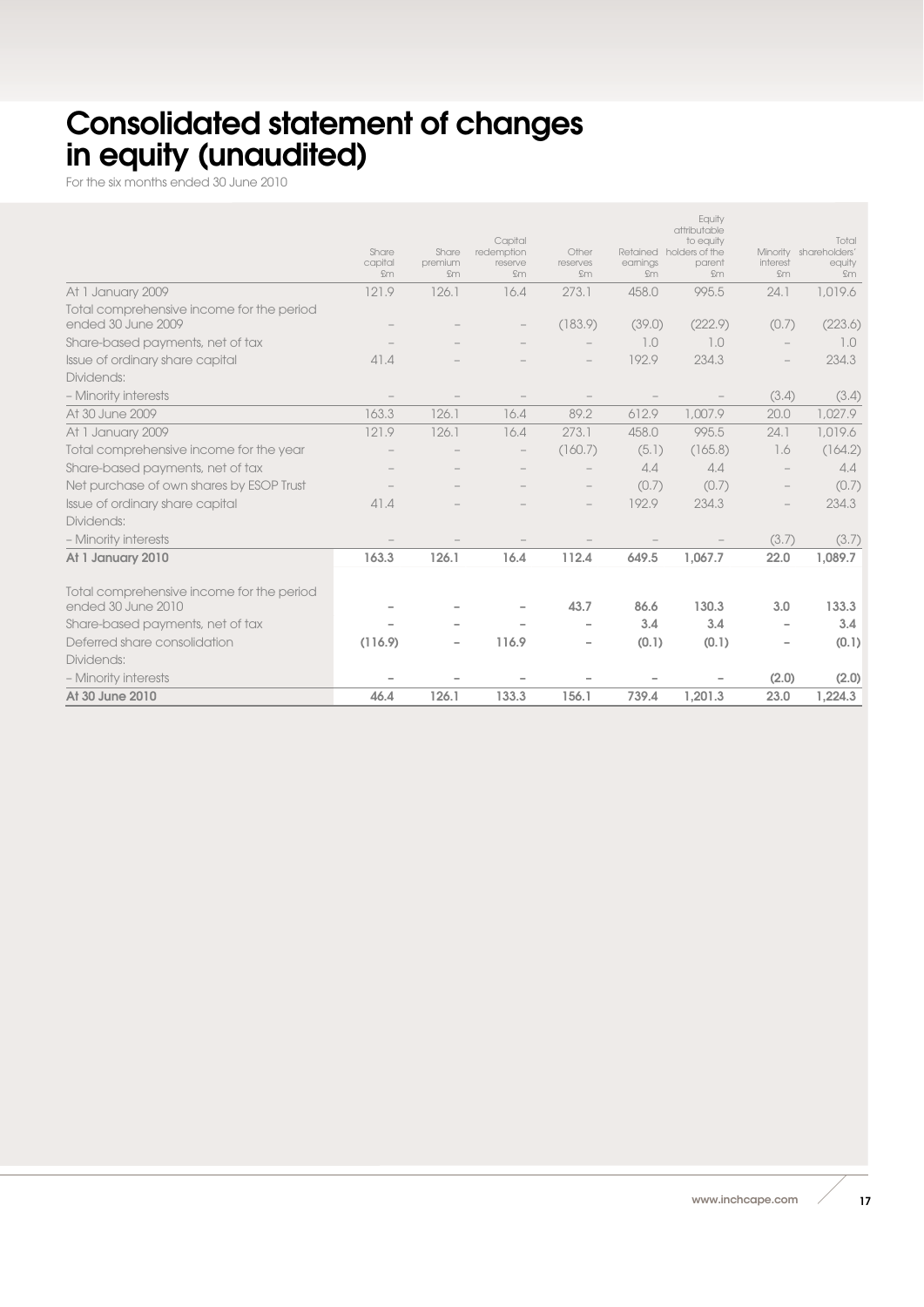## Consolidated statement of cash flows (unaudited)

For the six months ended 30 June 2010

| Notes                                                                  | Six months to<br>30.6.10<br>$\mathfrak{m}$ | Six months to<br>30.6.09<br>£m | Year to<br>31.12.09<br>£m |
|------------------------------------------------------------------------|--------------------------------------------|--------------------------------|---------------------------|
| Cash generated from operating activities                               |                                            |                                |                           |
| 9a<br>Cash generated from operations                                   | 104.5                                      | 272.0                          | 336.7                     |
| Tax paid                                                               | (30.4)                                     | (28.3)                         | (58.5)                    |
| Interest received                                                      | 4.7                                        | 3.5                            | 7.2                       |
| Interest paid                                                          | (9.5)                                      | (30.0)                         | (40.1)                    |
| Net cash generated from operating activities                           | 69.3                                       | 217.2                          | 245.3                     |
|                                                                        |                                            |                                |                           |
| Cash flows from investing activities                                   |                                            |                                |                           |
| Acquisition of businesses, net of cash and overdrafts acquired         |                                            |                                | (21.1)                    |
| Net cash inflow from sale of businesses                                |                                            | 2.0                            | 3.0                       |
| Purchase of property, plant and equipment                              | (13.4)                                     | (35.2)                         | (50.1)                    |
| Purchase of intangible assets                                          | (5.3)                                      | (8.8)                          | (14.6)                    |
| Proceeds from disposal of property, plant and equipment                | 21.0                                       | 1.7                            | 15.8                      |
| Net disposal of available for sale financial assets                    | 0.4                                        | 0.2                            | 0.1                       |
| Dividends received from joint ventures and associates                  |                                            |                                | 0.6                       |
| Net cash used in investing activities                                  | 2.7                                        | (40.1)                         | (66.3)                    |
| Cash flows from financing activities                                   |                                            |                                |                           |
| Proceeds from issue of ordinary shares                                 |                                            | 234.3                          | 234.3                     |
| Net purchase of own shares by ESOP Trust                               | $\overline{\phantom{0}}$                   |                                | (0.7)                     |
| Net cash outflow from borrowings                                       | (37.2)                                     | (448.1)                        | (454.8)                   |
| Payment of capital element of finance leases                           | (0.8)                                      | (1.2)                          | (3.7)                     |
| Loans granted to joint ventures                                        | (0.7)                                      | (1.2)                          | (2.3)                     |
| Settlement of derivatives                                              | 17.2                                       | (5.4)                          | 10.1                      |
| Minority dividends paid                                                | (2.0)                                      | (3.4)                          | (3.7)                     |
| Net cash from financing activities                                     | (23.5)                                     | (225.0)                        | (220.8)                   |
|                                                                        |                                            |                                |                           |
| 9 <sub>b</sub><br>Net increase/(decrease) in cash and cash equivalents | 48.5                                       | (47.9)                         | (41.8)                    |
| Cash and cash equivalents at beginning of the period                   | 257.2                                      | 312.8                          | 312.8                     |
| Effect of foreign exchange rate changes                                |                                            | (23.5)                         | (13.8)                    |
| Cash and cash equivalents at end of the period                         | 305.7                                      | 241.4                          | 257.2                     |
|                                                                        |                                            |                                |                           |
| Cash and cash equivalents consist of:                                  |                                            |                                |                           |
| - Cash at bank and in hand                                             | 366.8                                      | 258.4                          | 319.6                     |
| - Short term bank deposits                                             | 74.1                                       | 106.6                          | 61.7                      |
| - Bank overdrafts                                                      | (135.2)                                    | (123.6)                        | (124.1)                   |
|                                                                        | 305.7                                      | 241.4                          | 257.2                     |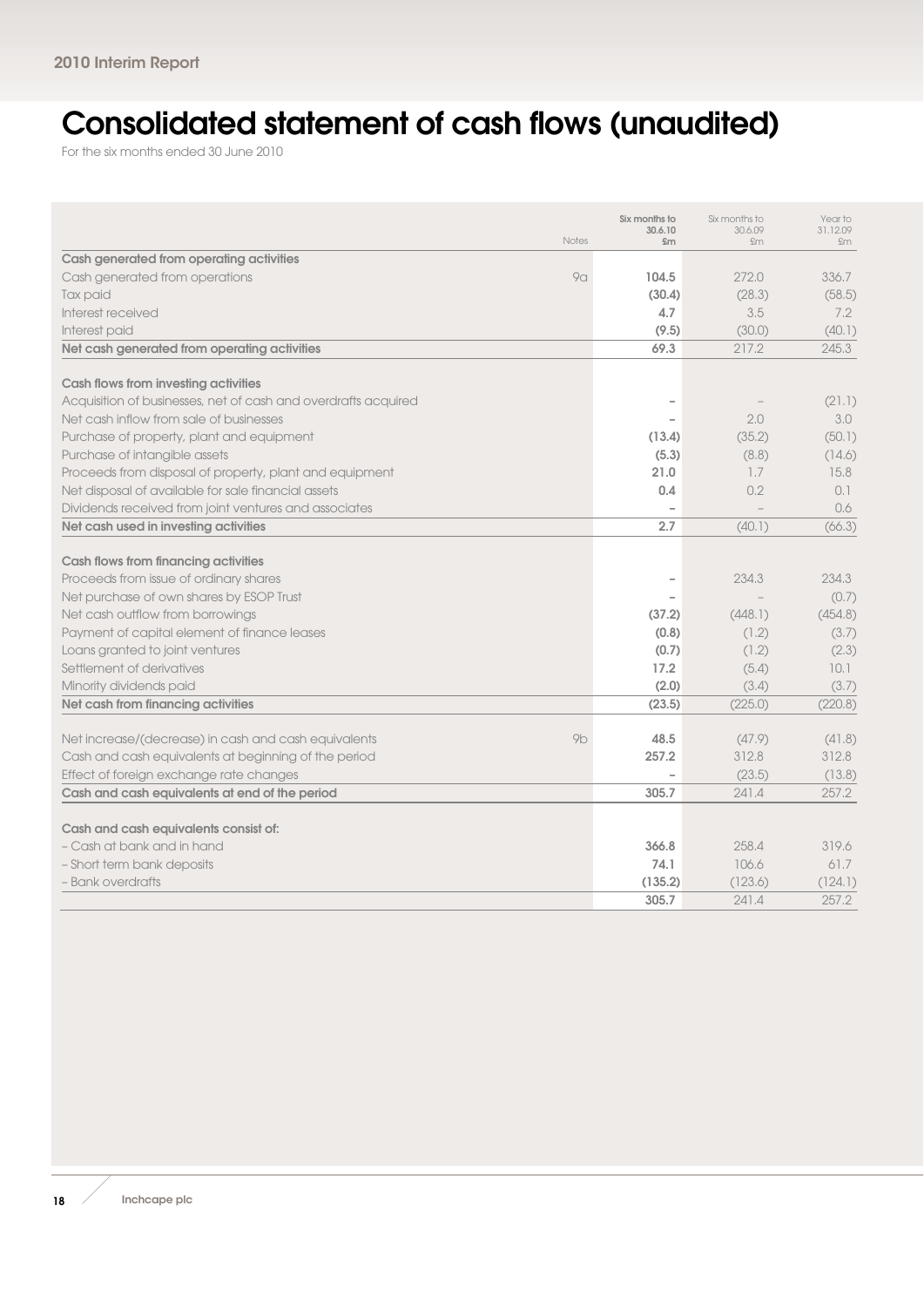### Notes (unaudited)

#### 1 Basis of preparation and accounting policies

#### Basis of preparation

The interim report for the period ended 30 June 2010 has been prepared on a going concern basis in accordance with International Accounting Standard 34 'Interim Financial Reporting' as adopted by the European Union, and the Disclosure and Transparency Rules of the Financial Services Authority. The interim report should be read in conjunction with the Annual Report and Accounts 2009, which have been prepared in accordance with IFRSs as adopted by the European Union, and IFRIC interpretations on a going concern basis and under the historical cost convention, except for the retention of certain freehold properties and leasehold buildings at previously revalued amounts (which were treated as deemed cost on transition to IFRS) and the measurement of certain balances at fair value as disclosed in the Annual Report and Accounts 2009.

The interim report is unaudited, but has been reviewed by the external auditors. The condensed set of consolidated financial information in the interim report does not constitute statutory accounts within the meaning of Section 434 of the Companies Act 2006. The Group's published consolidated financial statements for the year ended 31 December 2009 were approved by the Board of Directors on 9 March 2010 and delivered to the Registrar of Companies. The report of the auditors on those accounts was unqualified and did not contain an emphasis of matter paragraph or a statement under Section 498 of the Companies Act 2006. The condensed set of consolidated financial information on pages 14 to 28 was approved by the Board of Directors on 28 July 2010

#### Significant accounting policies

The accounting policies adopted in the preparation of the condensed set of consolidated financial information is consistent with those of the Group's Annual Report and Accounts 2009, other than the adoption, with effect, from 1 January 2010 of Amendment to IFRS 2 'Sharebased payments group cash-settled transactions'. In addition, at interim periods, taxes on income are accrued using the tax rate that is expected to be applicable for the full financial year.

Amendment to IFRS 2 'Share-based payments group cash-settled transactions' has been adopted by the Group, which results in an immediate acceleration of the IFRS 2 expense that would otherwise have been recognised in future periods should an employee decide to stop contributing to a share-based savings plan. The Directors have concluded that to date there has been no impact on the results of the Group as a result of this amendment.

The following new standards are effective for accounting periods beginning 1 January 2010 but have not had a material impact on the results or financial position of the Group:

- IAS 17, 'Amendment to IAS 17 Leases: Transitional provisions'
- IAS 27 (revised), 'Consolidated and separate financial statements'
- IAS 28, 'Investments in associates'
- IAS 31, `Interests in joint ventures'
- IAS 38, 'Amendment to IAS 38 Intangible assets: Recognition and measurement'
- IFRS 3 (revised), 'Business combinations'
- IFRIC 17, 'Distributions of non-cash assets to owners'
- IFRIC 18, 'Transfers of assets from customers'.

IFRS 9, 'Financial instruments', IAS 24 (Revised), 'Related party disclosures' and 'Prepayments of a minimum funding requirement', (Amendments to IFRIC 14), were in issue but were not yet effective at the balance sheet date. These standards have not been early adopted by the Group, and will be applied for the Group's financial years commencing on or after 1 January 2011.

'Classification of rights issues', (Amendment to IAS 32) is effective for annual periods beginning on or after 1 February 2010 and IFRIC 19, 'Extinguishing financial liabilities with equity instruments' is effective from 1 July 2010. These IFRICs are currently not relevant to the Group and therefore have not been early adopted.

The principal exchange rates used for translation purposes are as follows:

|                   |         |         | Average rates |         |         | Period end rates |
|-------------------|---------|---------|---------------|---------|---------|------------------|
|                   | 30.6.10 | 30.6.09 | 31.12.09      | 30.6.10 | 30.6.09 | 31.12.09         |
| Australian dollar | 1.72    |         | .99           | 1.77    | 2.04    | .80              |
| Euro              | 1.15    |         | .12           | 1.22    |         | .13              |
| Hong Kong dollar  | 11.88   | 1.55    | 12.1          | 11.65   | 12.76   | 12.52            |
| Singapore dollar  | 2.14    | 2.22    | 2.27          | 2.09    | 2.38    | 2.27             |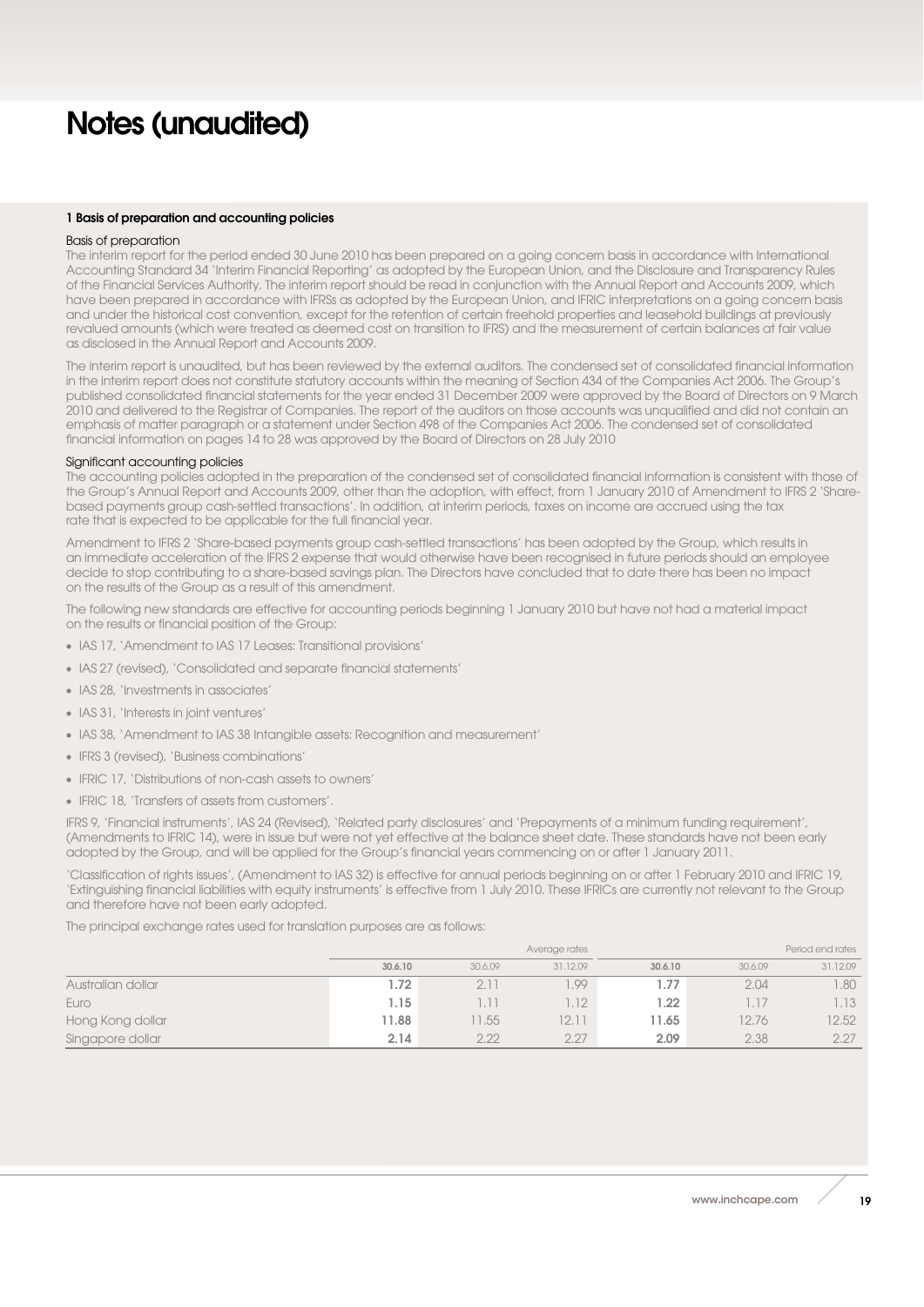#### 2 Segmental analysis

From 1 January 2009, the Group adopted IFRS 8 'Operating segments' and determined that the chief operating decision maker is the Executive Committee.

Emerging markets are those countries in which the Group operates that have started to grow but have yet to reach a mature stage of development and accordingly were in, and are expected to return to, the growth phase of the development cycle. These currently comprise China, the Balkans, the Baltics, Poland, South America and Africa.

The Group's reported segments are based on the location of the Group's assets. Revenue earned from sales is disclosed by origin and is not materially different from revenue by destination.

Distribution comprises Vertically Integrated Retail businesses as well as Financial Services and other businesses.

|                                                                      |                                 |              |                          |                             |                                    |                                                        | <b>Distribution</b>                           |
|----------------------------------------------------------------------|---------------------------------|--------------|--------------------------|-----------------------------|------------------------------------|--------------------------------------------------------|-----------------------------------------------|
| Six months to 30.6.10                                                | Australasia<br>Sm               | Europe<br>Sm | North Asia<br>Sm         | South Asia<br>$\mathsf{Sm}$ | United<br>Kingdom<br>$\mathsf{Sm}$ | Russia and<br><b>Emerging Markets</b><br>$\mathsf{Sm}$ | Total<br><b>Distribution</b><br>$\mathsf{Sm}$ |
| Revenue from third parties                                           | 360.9                           | 446.7        | 209.9                    | 198.9                       | 19.8                               | 119.5                                                  | 1,355.7                                       |
| <b>Results</b>                                                       |                                 |              |                          |                             |                                    |                                                        |                                               |
| Segment result                                                       | 29.7                            | 17.9         | 18.5                     | 17.3                        | 2.7                                | 5.1                                                    | 91.2                                          |
| Exceptional items                                                    | $\hspace{0.1mm}-\hspace{0.1mm}$ | $\sim$       | $\overline{\phantom{a}}$ | $\overline{\phantom{a}}$    | $\overline{\phantom{a}}$           |                                                        |                                               |
| Operating profit after<br>exceptional items                          | 29.7                            | 17.9         | 18.5                     | 17.3                        | 2.7                                | 5.1                                                    | 91.2                                          |
| Share of profit/(loss) after tax of<br>joint ventures and associates | $\overline{\phantom{a}}$        | (0.3)        | $\overline{\phantom{a}}$ | $\overline{\phantom{a}}$    | $\sim$                             |                                                        | (0.3)                                         |
| Profit before finance and tax                                        | 29.7                            | 17.6         | 18.5                     | 17.3                        | 2.7                                | 5.1                                                    | 90.9                                          |

The segment result for Distribution includes a profit of £7.3m related to the sale of a property in Australasia and an impairment charge of £7.5m for land in Russia and Emerging Markets.

|                                                                      |                          |              |                          |                  |                          |                                             | Distribution                       |
|----------------------------------------------------------------------|--------------------------|--------------|--------------------------|------------------|--------------------------|---------------------------------------------|------------------------------------|
| Six months to 30.6.09                                                | Australasia<br>£m        | Europe<br>£m | North Asia<br>Sm         | South Asia<br>£m | United<br>Kingdom<br>Sm  | Russia and<br><b>Emerging Markets</b><br>£m | Total<br><b>Distribution</b><br>£m |
| Revenue from third parties                                           | 218.5                    | 416.7        | 141.2                    | 317.3            | 14.0                     | 140.7                                       | 1,248.4                            |
| <b>Results</b>                                                       |                          |              |                          |                  |                          |                                             |                                    |
| Segment result                                                       | 12.8                     | 14.5         | 6.7                      | 31.1             | 1.7                      | (2.6)                                       | 64.2                               |
| <b>Exceptional items</b>                                             | $\qquad \qquad -$        | (0.2)        | $\overline{\phantom{a}}$ |                  | $\qquad \qquad -$        | (3.9)                                       | (4.1)                              |
| Operating profit after<br>exceptional items                          | 12.8                     | 14.3         | 6.7                      | 31.1             | 1.7                      | (6.5)                                       | 60.1                               |
| Share of profit/(loss) after tax of<br>joint ventures and associates | $\overline{\phantom{a}}$ | 1.0          | $\overline{\phantom{a}}$ |                  | $\overline{\phantom{a}}$ |                                             | 1.0                                |
| Profit before finance and tax                                        | 12.8                     | 15.3         | 6.7                      | 31.1             | 1.7                      | (6.5)                                       | 61.1                               |
|                                                                      |                          |              |                          |                  |                          |                                             | Distribution                       |
|                                                                      |                          |              |                          |                  | the contract of the con- | $\sim$ $\sim$ $\sim$                        | $T = 1 - 1$                        |

| Year to 31.12.09                                                     | Australasia<br>£m        | Europe<br>£m | North Asia<br>£m         | South Asia<br>£m         | United<br>Kingdom<br>-£m | Russia and<br><b>Emerging Markets</b><br>£m | Total<br>Distribution<br>Sm |
|----------------------------------------------------------------------|--------------------------|--------------|--------------------------|--------------------------|--------------------------|---------------------------------------------|-----------------------------|
| Revenue from third parties                                           | 478.4                    | 801.8        | 312.2                    | 548.2                    | 30,0                     | 256.4                                       | 2,427.0                     |
| <b>Results</b>                                                       |                          |              |                          |                          |                          |                                             |                             |
| Segment result                                                       | 26.7                     | 30.2         | 19.9                     | 55.9                     | 3.9                      | l .O                                        | 137.6                       |
| Exceptional items                                                    | $\qquad \qquad -$        | (0.2)        | $\overline{\phantom{a}}$ | $\overline{\phantom{a}}$ | $\sim$                   | (3.9)                                       | (4.1)                       |
| Operating profit after<br>exceptional items                          | 26.7                     | 30.0         | 19.9                     | 55.9                     | 3.9                      | (2.9)                                       | 133.5                       |
| Share of profit/(loss) after tax of<br>joint ventures and associates | $\overline{\phantom{a}}$ | 2.0          | $\overline{\phantom{a}}$ | $\overline{\phantom{a}}$ | $\sim$                   | $\overline{\phantom{a}}$                    | 2.0                         |
| Profit before finance and tax                                        | 26.7                     | 32.0         | 19.9                     | 55.9                     | 3.9                      | (2.9)                                       | 135.5                       |

The segment result for Distribution includes an impairment charge of £4.2m for land in Russia and Emerging Markets.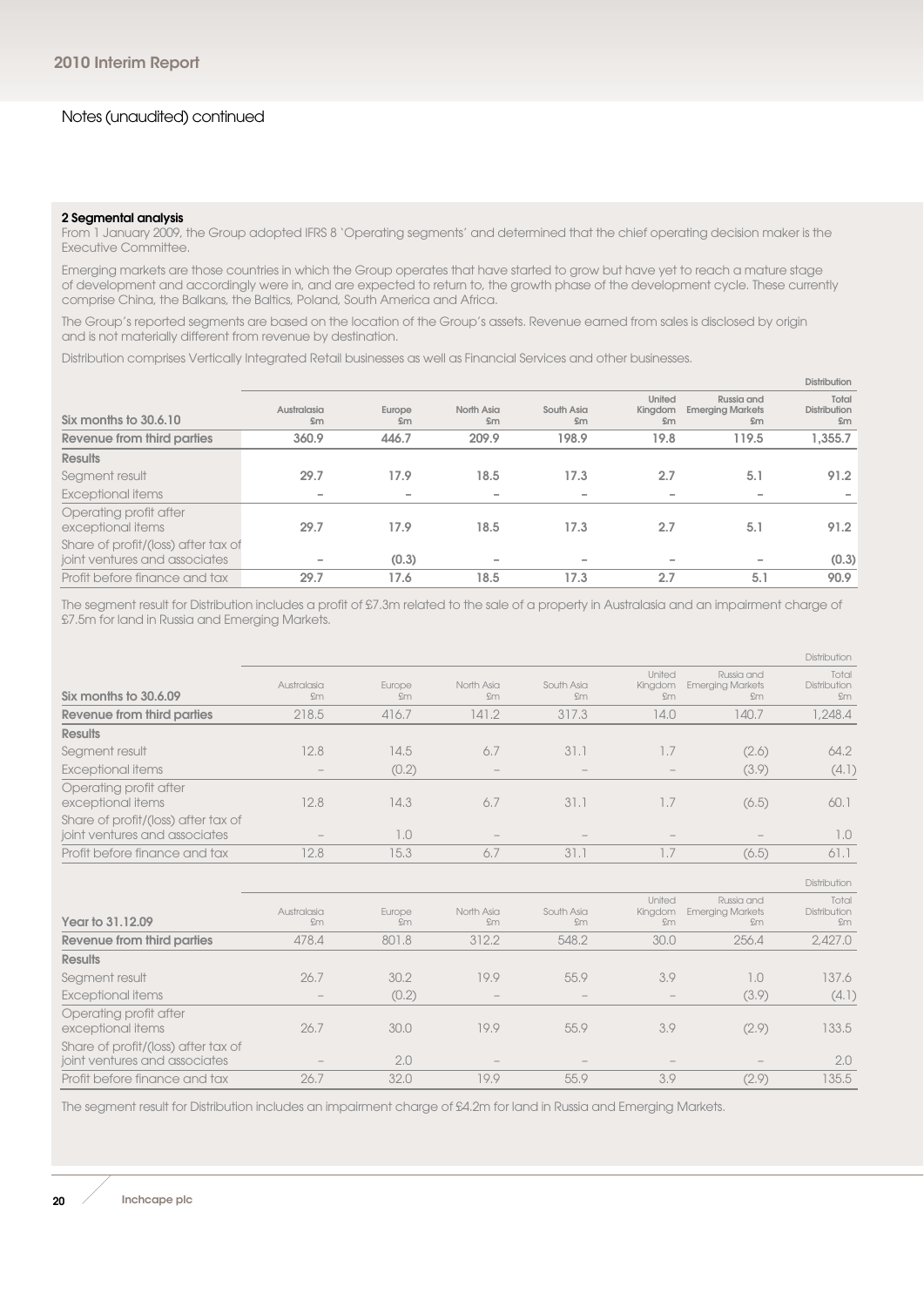#### 2 Segmental analysis continued

|                                                                      |                              |                         |                                |                                                            | Retail                                |                                   |                              |             |
|----------------------------------------------------------------------|------------------------------|-------------------------|--------------------------------|------------------------------------------------------------|---------------------------------------|-----------------------------------|------------------------------|-------------|
| Six months to 30.6.10                                                | Australasia<br>$\mathsf{Sm}$ | Europe<br>$\mathsf{Sm}$ | <b>United</b><br>Kingdom<br>Sm | Russia and<br>Emerging<br><b>Markets</b><br>$\mathfrak{m}$ | <b>Total Retail</b><br>$\mathfrak{m}$ | <b>Total pre</b><br>Central<br>£m | Central<br>$\mathsf{Sm}$     | Total<br>Sm |
| Revenue from third parties                                           | 190.3                        | 104.0                   | 1.088.7                        | 356.5                                                      | 1.739.5                               | 3.095.2                           | $\overline{\phantom{a}}$     | 3.095.2     |
| <b>Results</b>                                                       |                              |                         |                                |                                                            |                                       |                                   |                              |             |
| Segment result                                                       | 7.7                          | 0.9                     | 28.5                           | 3.5                                                        | 40.6                                  | 131.8                             | (8.1)                        | 123.7       |
| <b>Exceptional items</b>                                             | $\overline{\phantom{a}}$     | $\qquad \qquad$         |                                |                                                            |                                       |                                   |                              |             |
| Operating profit after<br>exceptional items                          | 7.7                          | 0.9                     | 28.5                           | 3.5                                                        | 40.6                                  | 131.8                             | (8.1)                        | 123.7       |
| Share of profit/(loss) after tax of<br>joint ventures and associates | -                            | $\qquad \qquad$         | 0.1                            | 0.2                                                        | 0.3                                   | $\overline{\phantom{a}}$          | $\qquad \qquad \blacksquare$ |             |
| Profit before finance and tax                                        | 7.7                          | 0.9                     | 28.6                           | 3.7                                                        | 40.9                                  | 131.8                             | (8.1)                        | 123.7       |

Net finance costs of £8.5m are not allocated to individual segments.

|                   |              |                         |                                                | Retail                    |                            |                   |             |
|-------------------|--------------|-------------------------|------------------------------------------------|---------------------------|----------------------------|-------------------|-------------|
| Australasia<br>£m | Europe<br>Sm | United<br>Kingdom<br>Sm | Russia and<br>Emerging<br><b>Markets</b><br>£m | <b>Total Retail</b><br>£m | Total pre<br>Central<br>£m | Central<br>£m     | Total<br>Sm |
| 139.4             | 109.8        | 991.7                   | 296.4                                          | 1,537,3                   | 2,785.7                    | $\qquad \qquad -$ | 2,785.7     |
|                   |              |                         |                                                |                           |                            |                   |             |
| 3.8               | (1.1)        | 17.9                    | 6.0                                            | 26.6                      | 90.8                       | (3.4)             | 87.4        |
| $\qquad \qquad -$ | (1.6)        | (3.0)                   | (8.2)                                          | (12.8)                    | (16.9)                     | (1.5)             | (18.4)      |
| 3.8               | (2.7)        | 14.9                    | (2.2)                                          | 13.8                      | 73.9                       | (4.9)             | 69.0        |
|                   |              |                         | (0.6)                                          | (0.6)                     | 0.4                        | -                 | 0.4         |
| 3.8               | (2.7)        | 14.9                    | (2.8)                                          | 13.2                      | 74.3                       | (4.9)             | 69.4        |
|                   |              |                         |                                                |                           |                            |                   |             |

Net finance costs of £22.4m are not allocated to individual segments.

|                   |              |                         |                                                | Retail                    |                                   |                                 |             |
|-------------------|--------------|-------------------------|------------------------------------------------|---------------------------|-----------------------------------|---------------------------------|-------------|
| Australasia<br>£m | Europe<br>£m | United<br>Kingdom<br>Sm | Russia and<br>Emerging<br><b>Markets</b><br>£m | <b>Total Retail</b><br>£m | Total pre<br>Central<br><b>Sm</b> | Central<br>£m                   | Total<br>Sm |
| 284.4             | 204.3        | 2,055.7                 | 612.3                                          | 3,156,7                   | 5,583.7                           | $\hspace{0.1mm}-\hspace{0.1mm}$ | 5,583.7     |
|                   |              |                         |                                                |                           |                                   |                                 |             |
| 11.2              | (1.6)        | 42.8                    | 4.0                                            | 56.4                      | 194.0                             | (18.8)                          | 175.2       |
| $\qquad \qquad -$ | (1.6)        | (3.0)                   | (8.2)                                          | (12.8)                    | (16.9)                            | (1.5)                           | (18.4)      |
| 11.2              | (3.2)        | 39.8                    | (4.2)                                          | 43.6                      | 177.1                             | (20.3)                          | 156.8       |
|                   |              |                         | (1.3)                                          | (1.3)                     | 0.7                               | $\qquad \qquad -$               | 0.7         |
| 1.2               | (3.2)        | 39.8                    | (5.5)                                          | 42.3                      | 177.8                             | (20.3)                          | 157.5       |
|                   |              |                         |                                                |                           |                                   |                                 |             |

Net finance costs of £20.8m are not allocated to individual segments.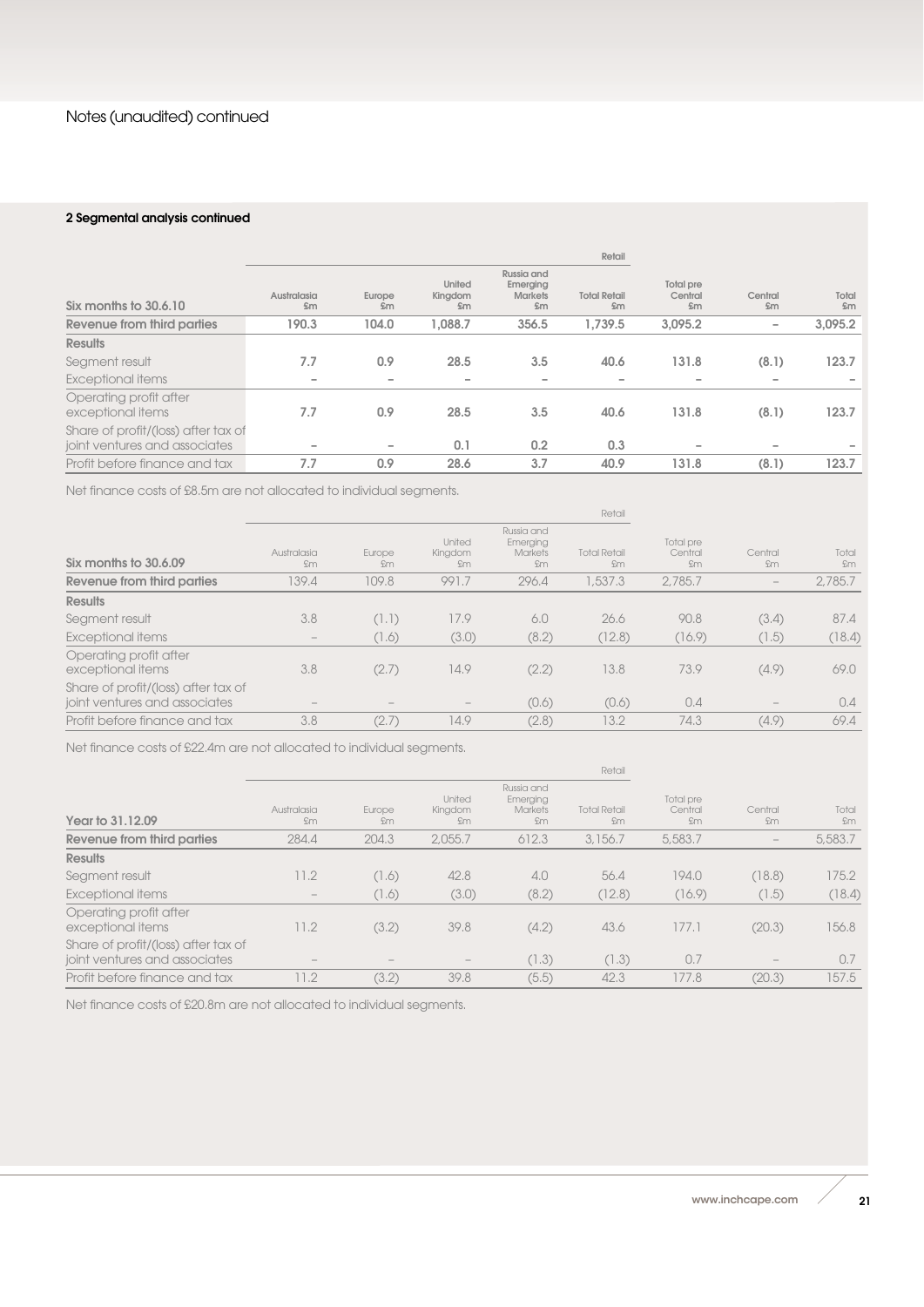| 3 Exceptional items                         |                                           |                                |                           |
|---------------------------------------------|-------------------------------------------|--------------------------------|---------------------------|
|                                             | Six months to<br>30.6.10<br>$\mathsf{Sm}$ | Six months to<br>30.6.09<br>£m | Year to<br>31.12.09<br>£m |
| Impairment of property, plant and equipment | $\sim$                                    | (10.3)                         | (10.3)                    |
| Restructuring costs                         | $\sim$                                    | (5.1)                          | (5.1)                     |
| Vacant property                             | $\sim$                                    | (3.0)                          | (3.0)                     |
| Operating exceptional items                 | $\sim$                                    | (18.4)                         | (18.4)                    |
| Exceptional tax credit                      |                                           |                                | .8                        |
| Total exceptional items                     | $\sim$                                    | (18.4)                         | (16.6)                    |

In 2009, the impairment charge of property, plant and equipment of £10.3m arose from an impairment review of the Group's business in Latvia which was updated following a further deterioration in trading conditions.

The restructuring costs of £5.1m represented the costs of headcount reduction and site closures in Finland, the Baltics and Russia, together with changes in the composition of the Executive Committee.

The vacant property cost of £3.0m represented an onerous lease provision relating to a site occupied by the Inchcape Automotive business that was sold in 2007 and which went into administration in early 2009. The Group remains responsible for the head lease on this property.

The 2009 exceptional tax credit represented a deferred tax credit of £0.9m in respect of the future deduction for overseas redundancy costs in the local territories and a current tax credit of £0.9m in respect of onerous lease costs on UK properties.

#### 4 Finance income

|                                                | Six months to<br>30.6.10<br>$\mathsf{Sm}$ | Six months to<br>30.6.09<br>£m | Year to<br>31.12.09<br>£m |
|------------------------------------------------|-------------------------------------------|--------------------------------|---------------------------|
| Bank and other interest receivable             | 1.9                                       | 22                             | $4.2^{\circ}$             |
| Expected return on post-retirement plan assets | 23.3                                      | 219                            | 44.5                      |
| Other finance income                           | 3.0                                       |                                | 3.4                       |
| Total finance income                           | 28.2                                      | 25.4                           | 52.                       |

#### 5 Finance costs

|                                                              | Six months to<br>30.6.10<br>$\mathsf{Sm}$ | Six months to<br>30.6.09<br>-Sm | Year to<br>31.12.09<br>£m |
|--------------------------------------------------------------|-------------------------------------------|---------------------------------|---------------------------|
| Interest payable on bank borrowings                          | 1.1                                       | 3.0                             | 5.1                       |
| Interest payable on Private Placement                        | 1.6                                       | 6.3                             | 7.8                       |
| Interest payable on revolving credit facility                | $\sim$                                    | 1.6                             | 1.6                       |
| Interest payable on other borrowings                         | 0.3                                       | 1.0                             |                           |
| Fair value (gain)/loss on cross-currency interest rate swaps | (40.7)                                    | 77.6                            | 70.8                      |
| Fair value adjustment on Private Placement                   | 43.2                                      | (73.7)                          | (71.7)                    |
| Stock holding interest                                       | 7.0                                       | 5.0                             | 9.2                       |
| Interest expense on post-retirement plan liabilities         | 23.1                                      | 19.3                            | 38.9                      |
| Other finance costs                                          | 1.6                                       | 8.1                             | 10.6                      |
| Capitalised borrowing costs                                  | (0.5)                                     | (0.4)                           | (1.1)                     |
| Total finance costs                                          | 36.7                                      | 47.8                            | 72.9                      |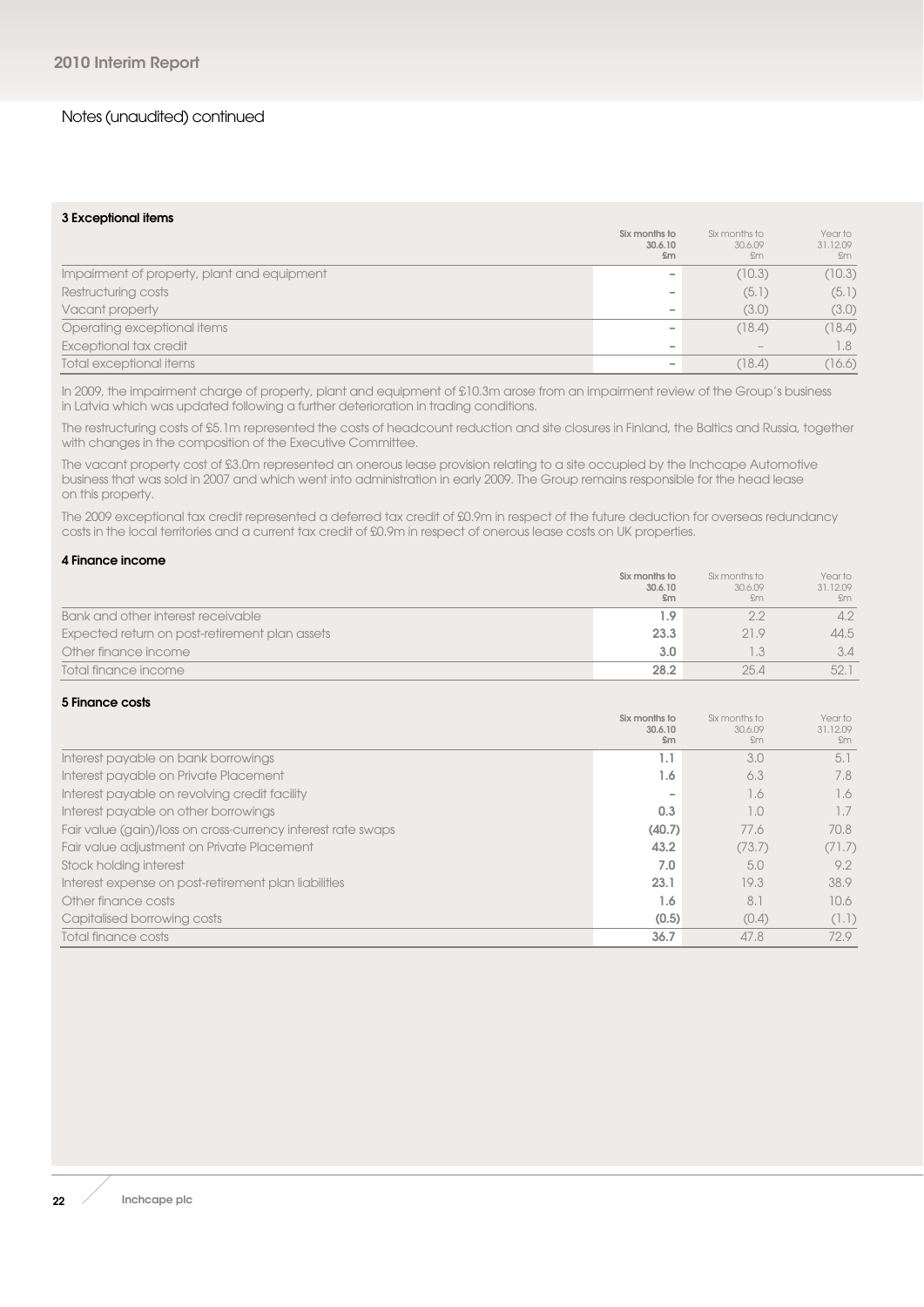#### $6.5$

| <b>O</b> IUX                          |            |                                           |                                |                           |
|---------------------------------------|------------|-------------------------------------------|--------------------------------|---------------------------|
|                                       |            | Six months to<br>30.6.10<br>$\mathsf{Sm}$ | Six months to<br>30.6.09<br>Sm | Year to<br>31.12.09<br>Sm |
| Current tax                           | $- UK$     | 3.9                                       | 2.7                            | 5.8                       |
|                                       | - Overseas | 29.8                                      | 17.3                           | 47.5                      |
| Adjustments to prior year liabilities | $- UK$     | (0.2)                                     |                                | 8.0                       |
|                                       | - Overseas | (1.0)                                     | $\qquad \qquad -$              |                           |
|                                       |            | 32.5                                      | 20.0                           | 61.3                      |
| Deferred tax                          | $- UK$     | 2.3                                       | (3.1)                          | (12.1)                    |
|                                       | - Overseas | (1.5)                                     | 3.2                            | (5.7)                     |
| Tax before exceptional tax            |            | 33.3                                      | 20.1                           | 43.5                      |
| Exceptional tax                       | - Current  | $\qquad \qquad \blacksquare$              |                                | (0.9)                     |
|                                       | - Deferred | $\qquad \qquad \blacksquare$              | $\qquad \qquad -$              | (0.9)                     |
| Total tax                             |            | 33.3                                      | 20.1                           | 41.7                      |

The subsidiaries effective tax rate, defined as tax on profit before exceptional items and excluding the Group's share of profit after tax of joint ventures and associates, for the first half of 2010 is 29% (2009 – 31%).

A number of changes to the UK Corporation Tax system were announced in the June 2010 Budget Statement. The Finance (No 2) Act 2010 (the Act) is expected to include legislation to reduce the main rate of corporation tax from 28% to 27% from 1 April 2011. Further reductions to the main rate are proposed to reduce the rate by 1% per annum to 24% by 1 April 2014. The changes had not been substantively enacted at the end of the reporting period and, therefore, are not included in the interim financial statements.

The effect of the Act on these financial statements would be to reduce the deferred tax asset by £0.3m with a £0.7m charge being taken directly to reserves and a £0.4m tax credit to the income statement. Assuming similar levels of deferred tax in future years, the total adjustment across all years would be a £1.2m reduction in the deferred tax asset, with a £2.8m charge being taken directly to reserves and a £1.6m tax credit taken to the income statement.

#### 7 Earnings per share

|                                     | Six months to<br>30.6.10<br>$\mathsf{Sm}$ | Six months to<br>30.6.09<br>Sm | Year to<br>31.12.09<br>£m |
|-------------------------------------|-------------------------------------------|--------------------------------|---------------------------|
| Profit for the period               | 81.9                                      | 26.9                           | 95.0                      |
| Minority interests                  | (3.0)                                     | (1.8)                          | (3.0)                     |
| <b>Basic earnings</b>               | 78.9                                      | 25.1                           | 92.0                      |
| Exceptional items                   | $\overline{\phantom{a}}$                  | 18.4                           | 16.6                      |
| <b>Adjusted earnings</b>            | 78.9                                      | 43.5                           | 108.6                     |
| Basic earnings per share            | 17.2p                                     | 7.3p                           | 22.9 <sub>p</sub>         |
| Diluted earnings per share          | 17.1p                                     | 7.3p                           | 22.9 <sub>D</sub>         |
| Basic Adjusted earnings per share   | 17.2p                                     | 12.7p                          | 27.1p                     |
| Diluted Adjusted earnings per share | 17.1p                                     | 12.7p                          | 27.1p                     |

|                                                                                                                              | Six months to<br>30.6.10<br>number | Six months to<br>30.6.09<br>number | Year to<br>31.12.09<br>number |
|------------------------------------------------------------------------------------------------------------------------------|------------------------------------|------------------------------------|-------------------------------|
| Weighted average number of fully paid ordinary shares in issue during the period                                             | 463,082,495                        | 346, 142, 551                      | 405,085,186                   |
| Weighted average number of fully paid ordinary shares in issue during the period:                                            |                                    |                                    |                               |
| - Held by the ESOP Trust                                                                                                     | (1,311,330)                        | (971, 093)                         | (1, 371, 122)                 |
| - Repurchased as part of the share buy back programme                                                                        | (2,687,560)                        | (2,687,561)                        | (2,687,561)                   |
| Weighted average number of fully paid ordinary shares for the purposes of basic EPS                                          | 459.083.605                        | 342,483,897                        | 401,026,503                   |
| Dilutive effect of potential ordinary shares                                                                                 | 3,420,828                          | 12,191                             | 426,638                       |
| Adjusted weighted average number of fully paid ordinary shares in issue during<br>the period for the purposes of diluted EPS | 462.504.433                        | 342,496,088                        | 401,453,141                   |

The 2009 earnings per share and weighted average number of shares presented in the above tables have been restated to reflect the 10 for 1 share consolidation that took effect on 14 May 2010.

Basic earnings per share is calculated by dividing the basic earnings for the period by the weighted average number of fully paid ordinary shares in issue during the period, less those shares held by the ESOP Trust and those repurchased as part of the share buy back programme.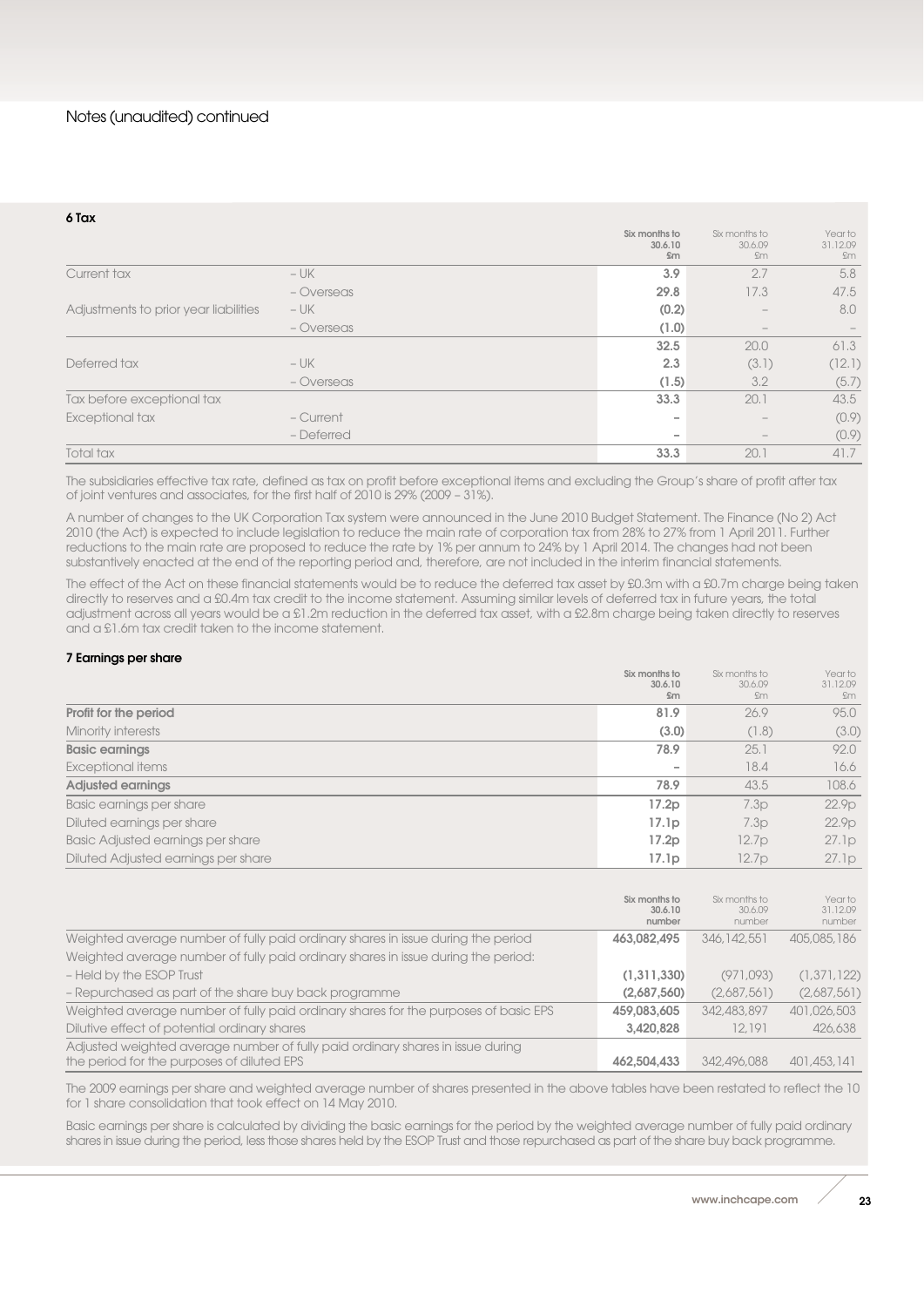Diluted earnings per share is calculated on the same basis as the basic earnings per share with a further adjustment to the weighted average number of fully paid ordinary shares to reflect the effect of all dilutive potential ordinary shares. Dilutive potential ordinary shares comprise share options and other share-based awards.

Adjusted earnings (which excludes exceptional items) is adopted to assist the reader in understanding the underlying performance of the Group. Adjusted earnings per share is calculated by dividing the Adjusted earnings for the period by the weighted average number of fully paid ordinary shares in issue during the period, less those shares held by the ESOP Trust and those repurchased as part of the share buy back programme.

Diluted Adjusted earnings per share is calculated on the same basis as the basic Adjusted earnings per share with a further adjustment to the weighted average number of fully paid ordinary shares to reflect the effect of all dilutive potential ordinary shares. Dilutive potential ordinary shares comprise share options and other share-based awards.

#### 8 Shareholders' equity

#### a. Issue of ordinary shares

|               | Six months to<br>30.6.10<br>$\mathsf{Sm}$ | Six months to<br>30.6.09<br>£m | Year to<br>31.12.09<br>£m |
|---------------|-------------------------------------------|--------------------------------|---------------------------|
| Share capital | $\sim$                                    | 41.4                           | 41.4                      |
| Share premium | $\sim$                                    | $\overline{\phantom{a}}$       | $-$                       |
|               | $\sim$                                    | 4 I A                          | 41.4                      |

#### Share consolidation

On 13 May 2010, shareholders approved a consolidation of the Company's shares in issue or held in treasury, whereby shareholders received one new ordinary share of 10p each for every 10 existing ordinary shares of 1p each held at the close of business on 14 May 2010. Trading in the new ordinary shares of 10p commenced on 17 May 2010.

#### Deferred shares

On 30 June 2010, the Company completed the transfer and subsequent cancellation of 487,244,106 deferred shares. These shares, which were created in connection with the Rights Issue in 2009, had very limited rights, were not listed and were not freely transferrable, and were effectively worthless. An amount of £116.9m, equivalent to the nominal value of the cancelled deferred shares, has been transferred to the capital redemption reserve. Costs of £0.1m associated with the transfer to the Company of the deferred shares and their subsequent cancellation have been charged to the retained earnings.

#### Share buy back programme

During the six months ended June 2010, the Group did not repurchase its own shares (2009 – nil). At 30 June, the Company held 2,687,560 treasury shares (2009 – 2,687,561). These shares may either be cancelled or used to satisfy share options at a later date.

#### b. Dividends

There is no proposal to pay an interim dividend for the six months ended 30 June 2010.

No dividend was paid for the year ended 31 December 2009.

24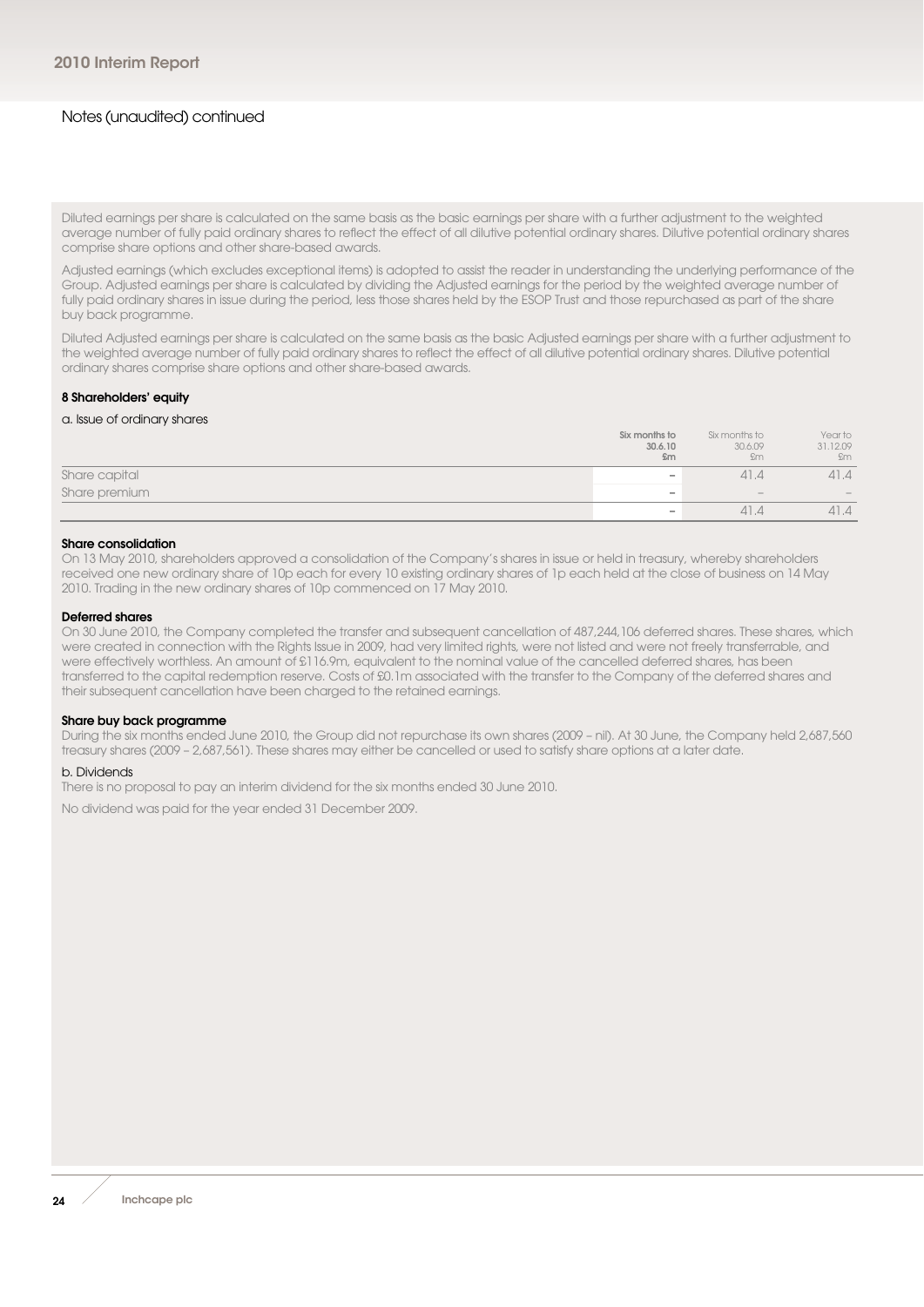#### 9 Notes to the statement of cash flows

| a. Reconciliation of cash generated from operations                  |                          |                          |                     |
|----------------------------------------------------------------------|--------------------------|--------------------------|---------------------|
|                                                                      | Six months to<br>30.6.10 | Six months to<br>30.6.09 | Year to<br>31.12.09 |
|                                                                      | Sm                       | Sm                       | £m                  |
| Cash flows from operating activities                                 |                          |                          |                     |
| Operating profit                                                     | 123.7                    | 69.0                     | 156.8               |
| Exceptional items                                                    |                          | 18.4                     | 18.4                |
| Amortisation of intangible assets                                    | 2.3                      | 1.1                      | 2.8                 |
| Depreciation including non-exceptional impairment of tangible assets | 21.0                     | 16.0                     | 32.8                |
| Profit on disposal of property, plant and equipment                  | (7.9)                    | (0.3)                    | (2.6)               |
| Share-based payments charge                                          | 3.4                      | 1.0                      | 3.8                 |
| (Increase)/decrease in inventories                                   | (30.8)                   | 361.1                    | 271.8               |
| (Increase)/decrease in trade and other receivables                   | (26.5)                   | (6.9)                    | 0.7                 |
| Increase/(decrease) in trade and other payables                      | 35.4                     | (146.9)                  | (93.6)              |
| Increase/(decrease) in provisions                                    | 1.1                      | (5.3)                    | (2.6)               |
| Movement in post-retirement benefit obligations*                     | (16.8)                   | (17.2)                   | (31.9)              |
| Movement in vehicles subject to residual value commitments           | 0.7                      | (9.3)                    | (6.5)               |
| Payment in respect of operating exceptional items                    | (1.1)                    | (9.0)                    | (13.7)              |
| Other items                                                          | -                        | 0.3                      | 0.5                 |
| Cash generated from operations                                       | 104.5                    | 272.0                    | 336.7               |

\* The movement in post-retirement benefit obligations includes additional payments of £17.2m (June 2009 - £16.9m).

#### b. Reconciliation of net cash flow to movement in net debt

|                                                              | Six months to | Six months to | Year to  |
|--------------------------------------------------------------|---------------|---------------|----------|
|                                                              | 30.6.10       | 30.6.09       | 31.12.09 |
|                                                              | $\mathsf{Sm}$ | -Sm           | £m       |
| Net increase/(decrease) in cash and cash equivalents         | 48.5          | (47.9)        | (41.8)   |
| Net cash outflow from borrowings and lease financing         | 38.0          | 449.3         | 458.4    |
| Change in net cash and debt resulting from cash flows        | 86.5          | 401.4         | 416.6    |
| Effect of foreign exchange rate changes on net cash and debt | 0.1           | (17.8)        | (8.9)    |
| Net movement in fair value                                   | (2.5)         | (3.9)         | 0.9      |
| Movement in net cash/(debt)                                  | 84.1          | 379.7         | 408.6    |
| Opening net cash/(debt)                                      | 0.8           | (407.8)       | (407.8)  |
| Closing net cash/(debt)                                      | 84.9          | (28.1)        | 0.8      |

Net cash/(debt) is analysed as follows:

|                                                 | Six months to<br>30.6.10<br>Sm | Six months to<br>30.6.09<br>Sm | Year to<br>31.12.09<br>Sm |
|-------------------------------------------------|--------------------------------|--------------------------------|---------------------------|
| Cash at bank and in hand                        | 366.8                          | 258.4                          | 319.6                     |
| Short term bank deposits                        | 74.1                           | 106.6                          | 61.7                      |
| Bank overdrafts                                 | (135.2)                        | (123.6)                        | (124.1)                   |
| Cash and cash equivalents                       | 305.7                          | 241.4                          | 257.2                     |
| Bank loans                                      | (341.7)                        | (338.8)                        | (335.1)                   |
| Other loans                                     | (0.8)                          | (1.5)                          | (1.3)                     |
| Finance leases                                  | (3.8)                          | (7.1)                          | (4.7)                     |
|                                                 | (40.6)                         | (106.0)                        | (83.9)                    |
| Fair value of cross-currency interest rate swap | 125.5                          | 77.9                           | 84.7                      |
| Net cash/(debt)                                 | 84.9                           | (28.1)                         | 0.8                       |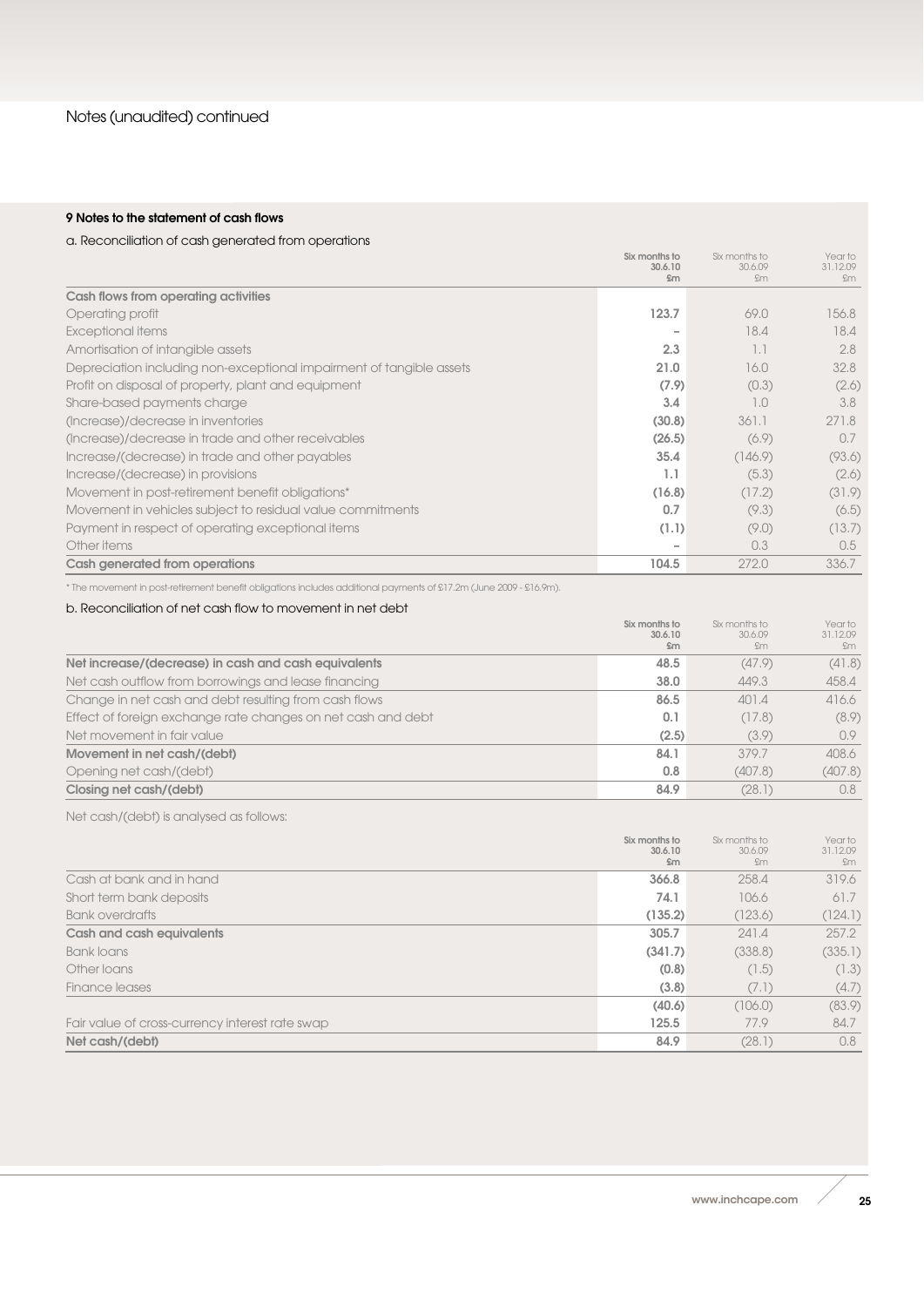| 10 Assets held for sale |                          |               |                |
|-------------------------|--------------------------|---------------|----------------|
|                         | Six months to            | Six months to | Year to        |
|                         | 30.6.10<br>$\mathsf{Sm}$ | 30.6.09<br>£m | 31.12.09<br>£m |
| Assets held for sale    | $\sim$                   | 5.4           | O.C            |

As at 31 December 2009, assets held for sale related to a surplus property that was disposed of in February 2010.

#### 11 Related party disclosures

There have been no material changes to the principal subsidiaries and joint ventures as listed in the Annual Report and Accounts for the year ended 31 December 2009.

All related party transactions arise during the ordinary course of business and are on an arm's length basis.

There were no material transactions or balances between the Group and its key management personnel during the six months to 30 June 2010.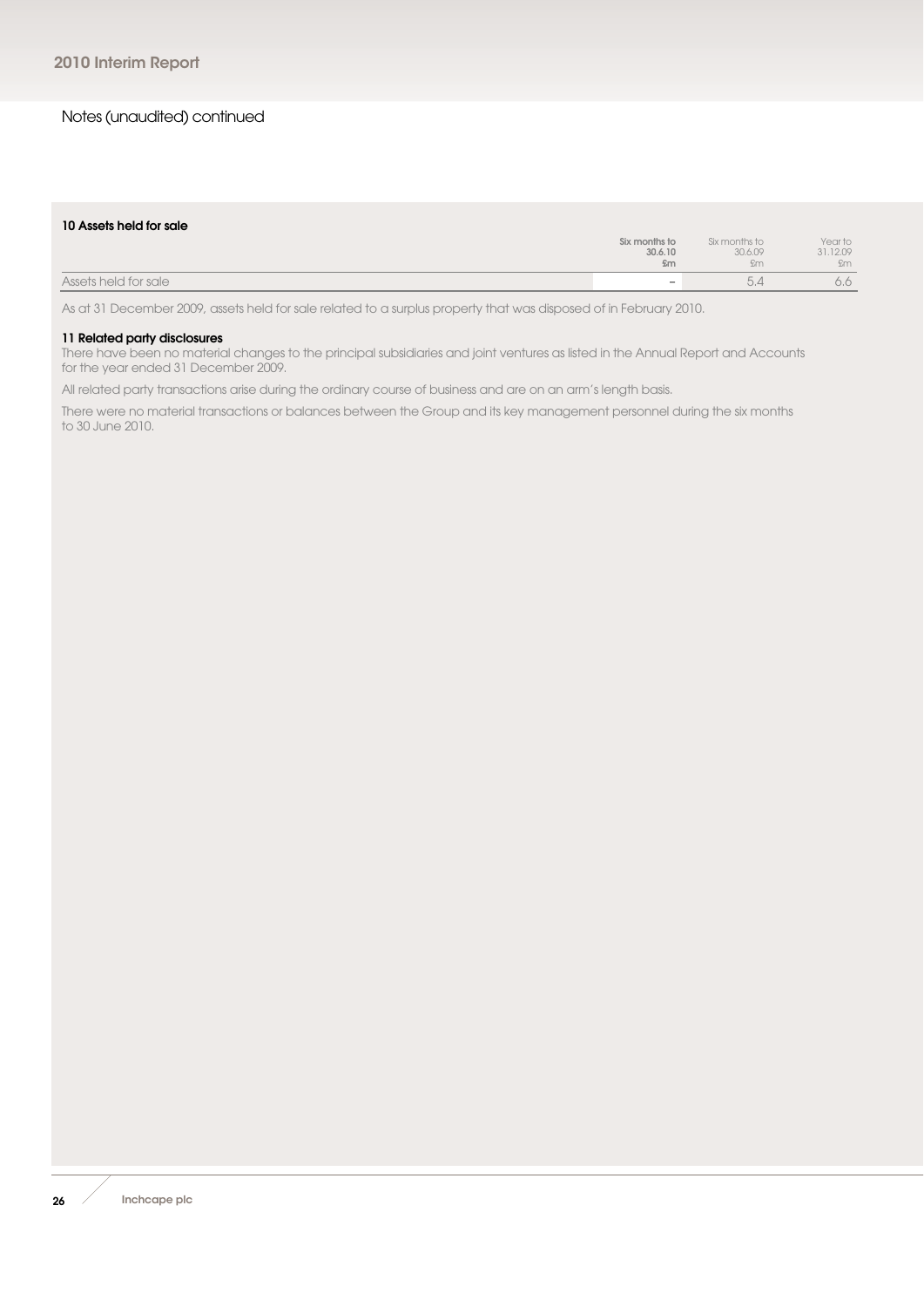### Independent review report to Inchcape plc

#### **Introduction**

We have been engaged by the Company to review the condensed set of consolidated financial information in the interim report for the six months ended 30 June 2010 which comprises the consolidated income statement, the consolidated statement of comprehensive income, the consolidated statement of financial position, the consolidated statement of changes in equity, the consolidated statement of cash flows, and the related notes. We have read the other information contained in the interim report and considered whether it contains any apparent misstatements or material inconsistencies with the financial information in the condensed set of consolidated financial information.

#### Directors' responsibilities

The interim report is the responsibility of, and has been approved by the Directors. The Directors are responsible for preparing the interim report in accordance with the Disclosure and Transparency Rules of the United Kingdom's Financial Services Authority.

As disclosed in note 1, the annual financial statements of the Group are prepared in accordance with International Financial Reporting Standards as adopted by the European Union. The financial information included in this interim report has been prepared in accordance with International Accounting Standard 34 'Interim Financial Reporting', as adopted by the European Union.

#### Our responsibility

Our responsibility is to express to the Company a conclusion on the condensed set of consolidated financial information in the interim report based on our review. This review report, including the conclusion, has been prepared for and only for the Company for the purpose of the Disclosure and Transparency Rules of the Financial Services Authority and for no other purpose. We do not, in producing this report, accept or assume responsibility for any other purpose or to any other person to whom this report is shown or into whose hands it may come save where expressly agreed by our prior consent in writing.

#### Scope of review

We conducted our review in accordance with International Standard on Review Engagements (UK and Ireland) 2410, 'Review of Interim Financial Information Performed by the Independent Auditor of the Entity' issued by the Auditing Practices Board for use in the United Kingdom. A review of interim financial information consists of making enquiries, primarily of persons responsible for financial and accounting matters, and applying analytical and other review procedures. A review is substantially less in scope than an audit conducted in accordance with International Standards on Auditing (UK and Ireland) and consequently does not enable us to obtain assurance that we would become aware of all significant matters that might be identified in an audit. Accordingly, we do not express an audit opinion.

#### **Conclusion**

Based on our review, nothing has come to our attention that causes us to believe that the condensed set of consolidated financial information in the interim report for the six months ended 30 June 2010 is not prepared, in all material respects, in accordance with International Accounting Standard 34 as adopted by the European Union and the Disclosure and Transparency Rules of the United Kingdom's Financial Services Authority.

#### PricewaterhouseCoopers LLP

Chartered Accountants London 28 July 2010

(a) The maintenance and integrity of the Inchcape website is the responsibility of the Directors; the work carried out by the auditors does not involve consideration of these matters and, accordingly, the auditors accept no responsibility for any changes that may have occurred to the interim report since it was initially presented on the website.

(b) Legislation in the United Kingdom governing the preparation and dissemination of financial information may differ from legislation in other jurisdictions.